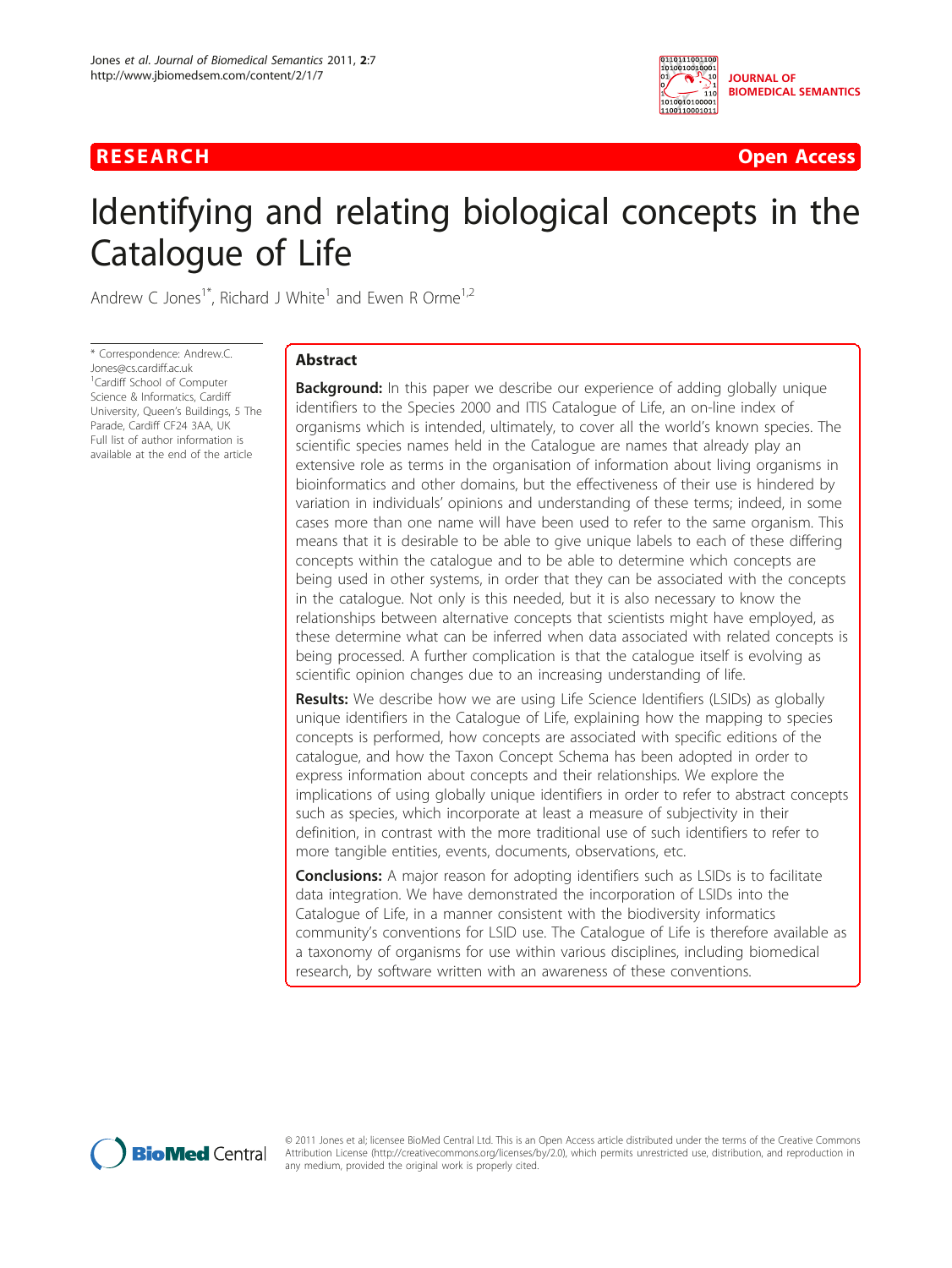# Introduction

As in many areas of scientific research, there is an ever-increasing need to be able to access species-related information reliably, and to be sure that various researchers are either referring to the same entity or that they know they are not. This is particularly important to the biodiversity informatics community where they are frequently using terms and scientific names which have to be understood within the context where they appear. It is not necessarily always appreciated that this issue extends beyond biodiversity informatics to other areas in which species names are used, such as bioinformatics, biomedical informatics and ecoinformatics. The use of Globally Unique Identifiers (GUIDs) can help address this problem electronically. In this paper we explain how GUIDs - and, in particular, Life Science Identifiers (LSIDs) [[1](#page-19-0)] - are being used in biodiversity informatics systems. One of the most challenging problems is to manage species names effectively, due to the variability of the concepts to which they are applied, and the majority of this paper concerns the approach we have taken to solving some of these problems in recent editions of the Species 2000 Catalogue of Life system, and strategies for addressing the remaining issues. A key requirement for the Catalogue to be used to its full potential is interoperability across application domains. For example, use of species names in biomedical literature, with the associated problems of synonymy, is an important issue [\[2\]](#page-19-0). Indexing of biological material and data organised by species is important [[3](#page-19-0),[4\]](#page-19-0), not least as a means of providing users and electronic systems with alternative search terms for species, and the Catalogue of Life is a key resource in achieving this in an effective manner. We shall see that there are some inconvenient external constraints that have been imposed on our current approach, but they do not preclude the Catalogue's use for such purposes. More generally, the basic problem addressed in this paper is one that is inevitably encountered whenever there are differences of expert opinion about the categories that should be used for classifying entities, especially when opinions develop and change over time.

# Background

### The Species 2000 and ITIS Catalogue of Life project

The Catalogue of Life (CoL) [[5\]](#page-19-0) is seeking to build a catalogue of all known species. It uses a distributed architecture [[6\]](#page-19-0), which is important in order to provide suppliers of component databases with the autonomy and control they require. Users of scientific names are faced with the problem that disagreement amongst the taxonomists who publish and organise these names will lead to different scientific names being used to refer to the same organism, and to variation in the range of organisms that a given name might refer to. In order to provide a complete "synonymic index" of all the world's species, the Species 2000 programme was set up. It is creating a catalogue of known species, with their accepted names, ambiguous and unambiguous synonyms, misapplied names, vernacular names, and some other basic data, by dynamically linking available checklist databases for different higher taxa (nodes higher than species in the taxanomic hierarchy), with the ultimate aim of complete coverage of the taxonomic hierarchy and hence all known species. In partnership with the North American ITIS organisation, it has been delivering the Catalogue of Life (CoL) in two main forms: the Dynamic Checklist, updated on the Web as the component federated databases are updated, and the Annual Checklist, a snapshot of the CoL released on CD and on the Web every year. The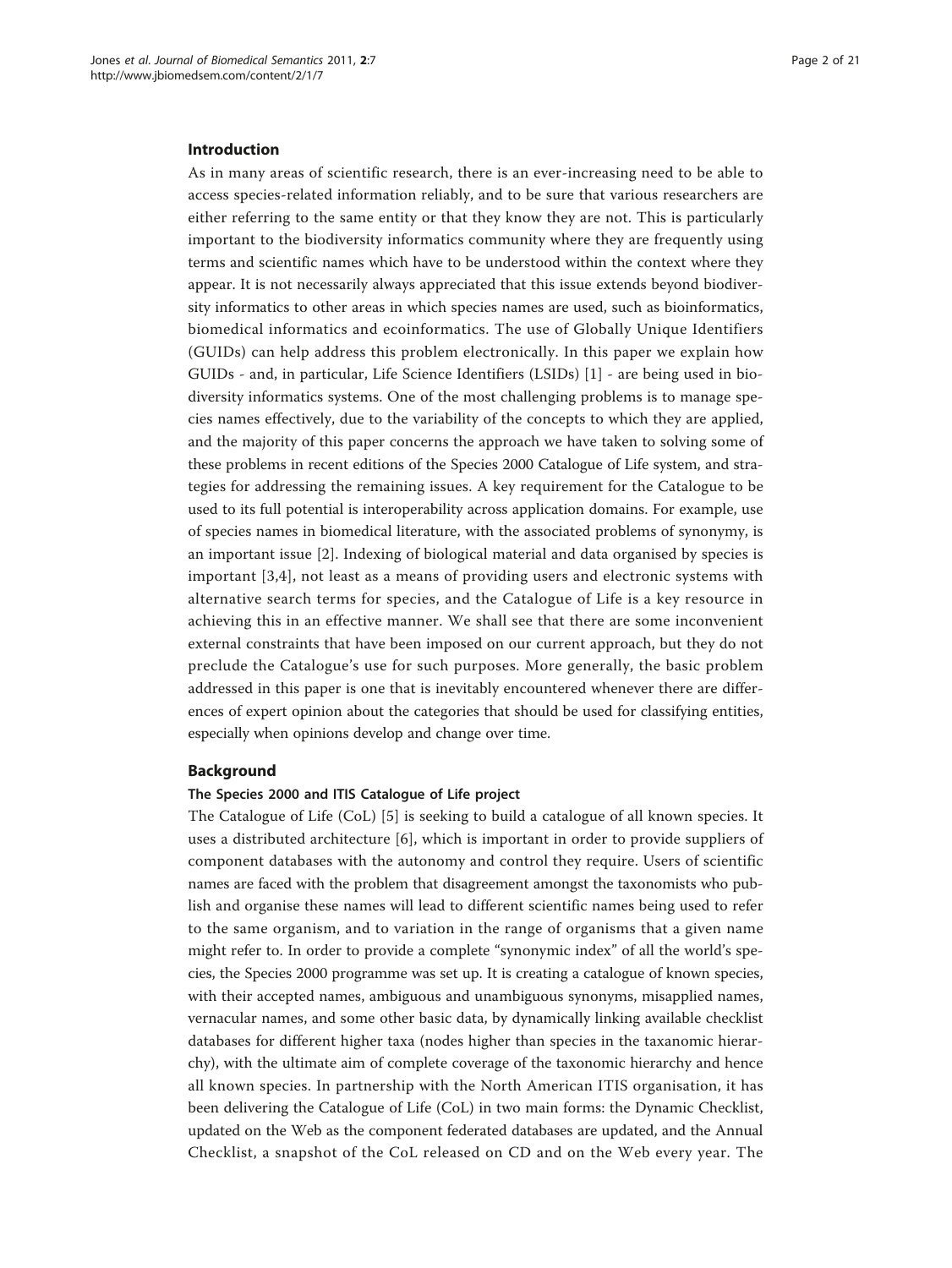distinction between the Annual Checklist and the Dynamic Checklist is becoming less explicit, as the main updates at present are quarterly updates to the Annual Checklist on the Web. The uniqueness of the CoL lies in its target of creating a complete catalogue, organised by concepts (the species), comprising a single classification assembled from peer-reviewed checklist databases. It complements other initiatives such as uBio [[7](#page-19-0)], which gathers information from a variety of resources such as published literature and web documents into its Name Bank, and provides means to organise these names.

# Role of the Catalogue of Life in a semantically-linked Web

In essence the Catalogue of Life is an electronic taxonomic checklist. Researchers can use the Dynamic or Annual Checklist in order to find the status of a scientific name of their choice and - if it is not an accepted name in the catalogue - to find the corresponding accepted name. However, this checklist is also accessible via Web Services and the complete checklist can be downloaded in various forms if desired [[8\]](#page-19-0). Other major providers of species information such as the Global Biodiversity Information Facility (GBIF) [[9\]](#page-19-0) and the Encyclopedia of Life [[10\]](#page-19-0) use the Catalogue of Life in order to enhance users' searches. For example, if a user searches the Encyclopedia of Life for Drosera aldrovanda, one of the results (s)he will obtain is for Aldrovanda vesiculosa, because the Catalogue of Life holds information that *Drosera aldrovanda* is a synonym of this latter scientific name:

# Accepted scientific name:

Aldrovanda vesiculosa L.

# Synonyms:

Aldrovanda verticillata Roxb. Drosera aldrovanda F. Muell.

It can be seen that the catalogue can be used as a thesaurus to generate alternative search terms. However, there are two significant problems:

1. The combination of accepted name and synonyms can be regarded as the Catalogue of Life's definition of a single species. If in future editions of the catalogue the list of synonyms changes, this may be due to a change of opinion about the circumscription of the species and hence a change of opinion about which synonyms are applicable. 2. The circumscription (range of variation) associated with each of these names may be different.

In order to illustrate these problems, Figure [1](#page-3-0) shows part of the Droseraceae hierarchy as it appears in CoL 2008, and Figure [2](#page-3-0) shows a corresponding part of the hierarchy in CoL 2009 and subsequent editions of the Catalogue. The underlying reason for the changes to the hierarchy in this particular case is that information from ITIS was used for Droseraceae up to and including 2008, while in subsequent years a specialist Droseraceae database has been used. The latter is much more complete than the former, but also reflects some differences of taxonomic opinion.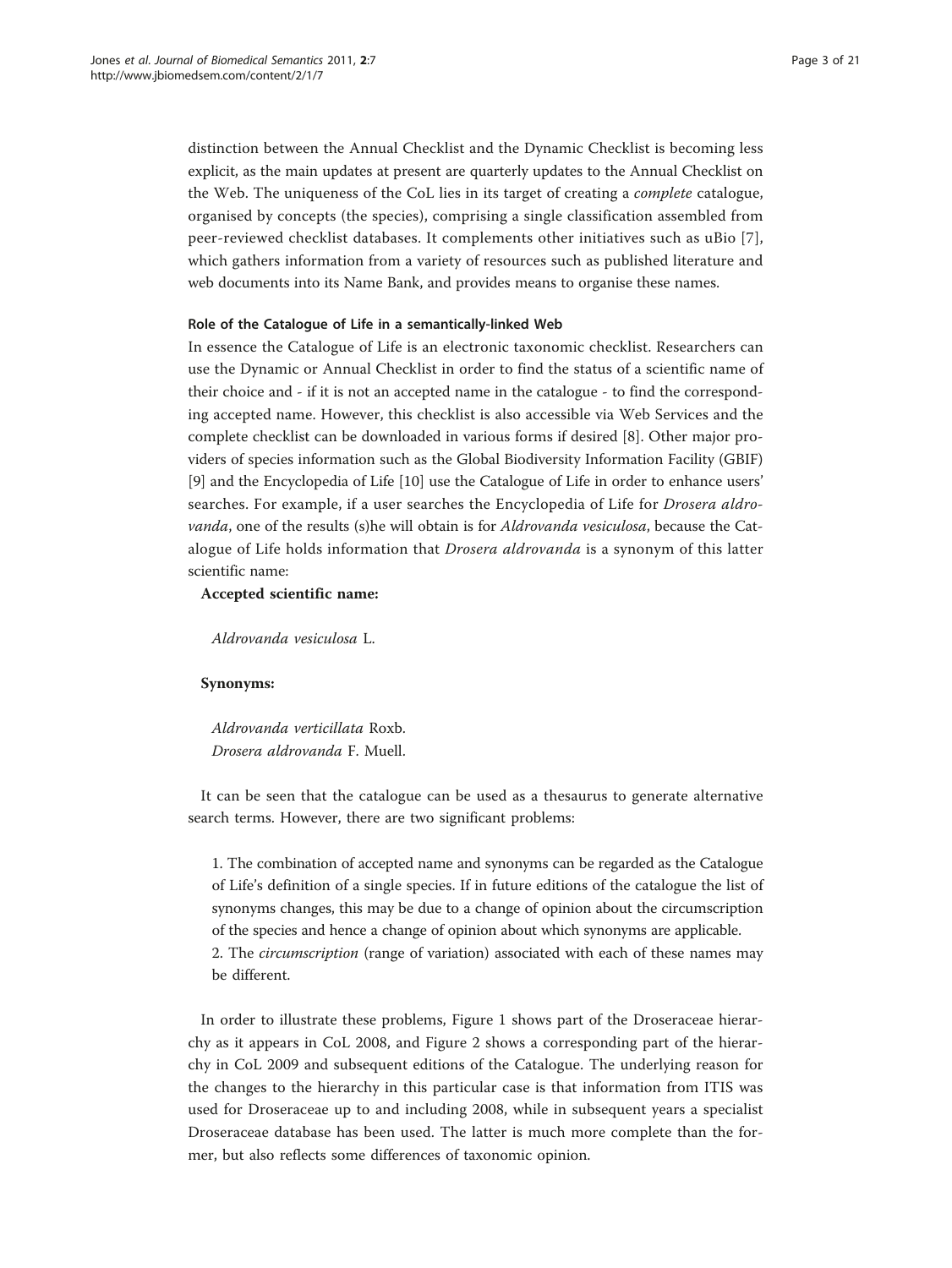<span id="page-3-0"></span>

Sometimes, change can occur at higher levels of the classification, but in this particular case, no such changes are evident: the family Droseraceae is placed in the order Nepenthales, and the two genera Dionaea and Drosera are included in both classifications. (The additional genera Aldrovanda and Drosophyllum in the 2009 classification appear to be omitted from the 2008 classification due to incompleteness, rather than

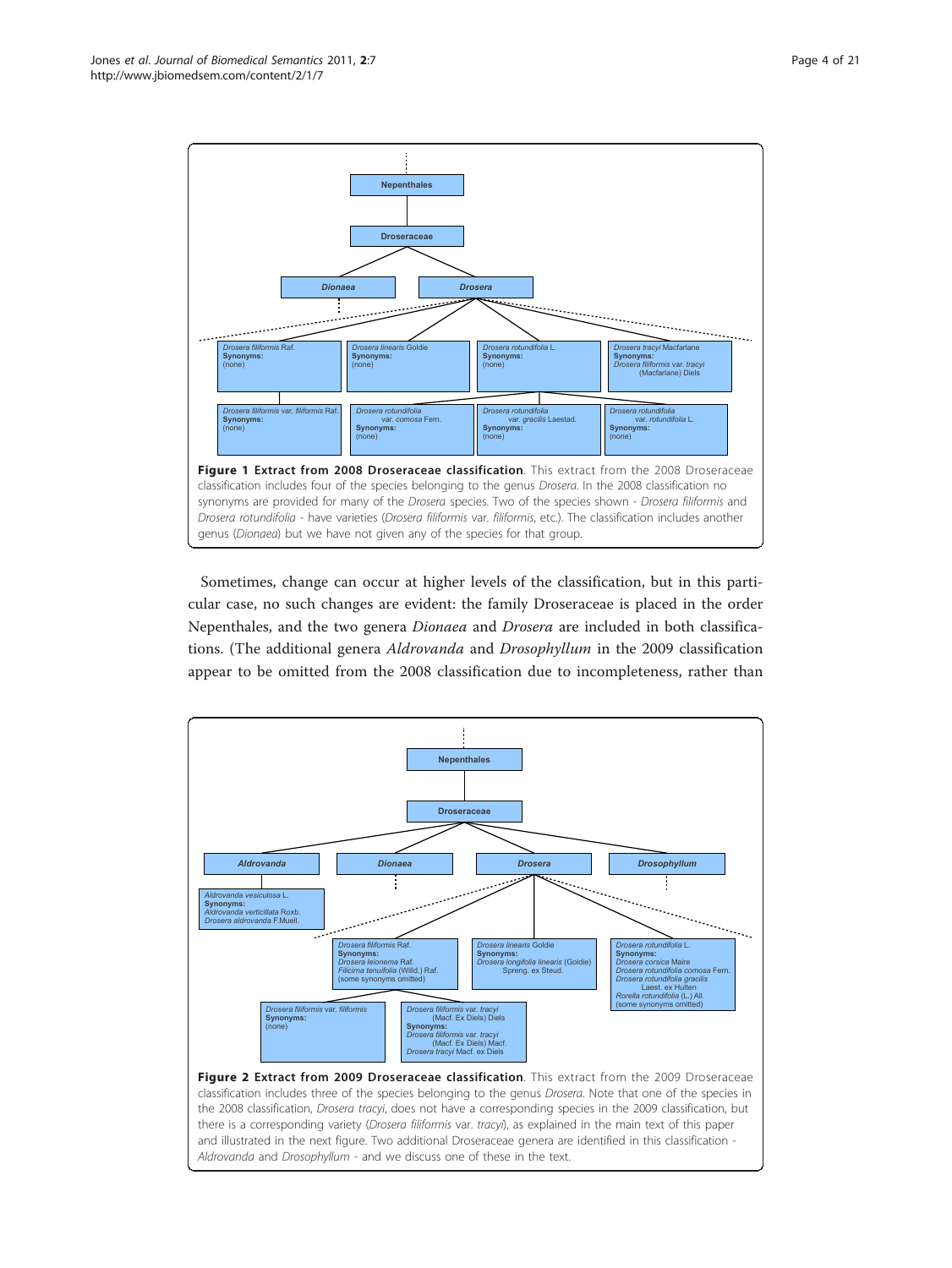any other reason.) However, at the species level, the species Drosera tracyi is present in the 2008 classification but not in the 2009 classification. Comparing the two classifications, it will be seen that in the 2009 classification Drosera tracyi is a synonym of the variety *Drosera filiformis* var. *tracyi*, while, in the 2008 classification, it is the opposite way around. Figure 3 illustrates the underlying difference: in 2008, Drosera filiformis and Drosera tracyi were regarded as two distinct species; in 2009, they were regarded as a single species. This illustrates the first of the above problems: the circumscription of Drosera filiformis in 2009 includes a concept (Drosera filiformis var. *tracyi*) which was treated as a separate species in 2008. Although in this case we have assumed that Drosera tracyi and Drosera filiformis var. tracyi have the same circumscription (represent the same concept), in general it is not necessarily the case. For example, in the 2009 classification, Drosera rotundifolia comosa may have a narrower circumscription than Drosera rotundifolia but the information available in the checklist does not tell us whether this is the case or not. This illustrates the second of the above problems.

The differences between the 2008 and 2009 Droseraceae classifications relate to the species level and below, but there is also some evidence of historical difference of opinion regarding higher levels of the classification, in particular the genus Drosera. As noted earlier, the species Aldrovanda vesiculosa has a synonym Drosera aldrovanda. This indicates that at least part of it has been considered to belong within the genus Drosera by some authors at some point.

In the above example we have illustrated how scientific names can be unstable as a means of referring to specific taxonomic concepts. It is desirable, therefore, to have a more reliable, unambiguous way of referring to a specific species concept so that it can be known whether records relating to a given species (such as maps of occurrence

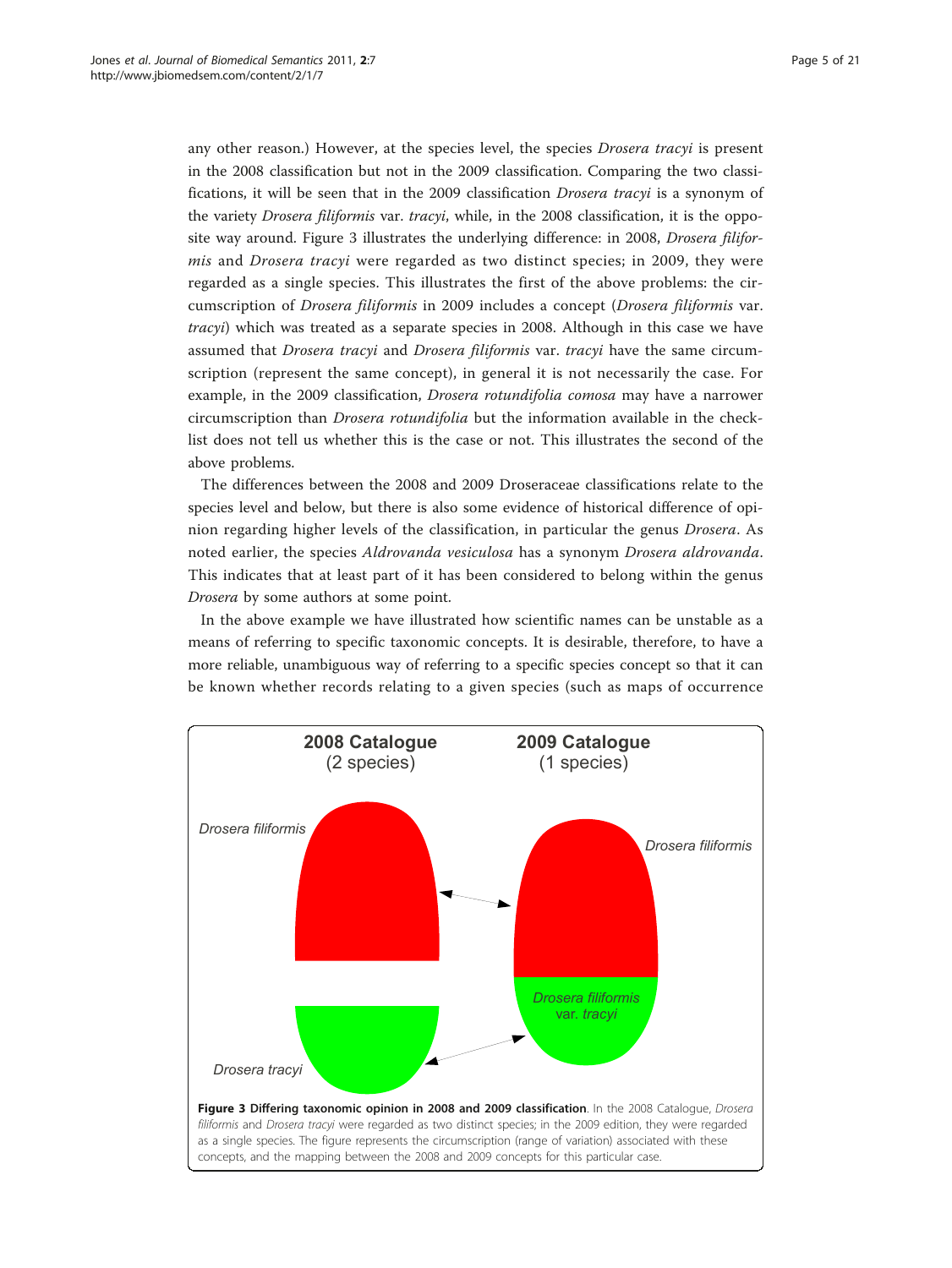records, descriptions, chemical and medicinal properties, etc.) do in fact relate to precisely the same concept of the species. It is further desirable for information about the relationships between different, but related concepts to be known, in order that appropriate inference can be performed. For example, if species concept A is contained within species concept  $B$  then any occurrence records relating to  $A$  will apply also to B. We shall return to this point later.

# The SPICE-TIP project

At the time when the SPICE-TIP (Species 2000 Interoperability Co-ordination Environment - TDWG Infrastructure Project) project was funded (2007) the biodiversity informatics community - and particularly the Biodiversity Informatics Standards (also known as Taxonomic Databases Working Group (TDWG)) Community [\[11\]](#page-19-0) - was starting to adopt Life Science Identifiers (LSIDs) [[1](#page-19-0)] in order to label objects persistently and uniquely. However in most cases these objects were easily identifiable and immutable, such as species names, or observation events. This is similar to the originally-envisaged uses for LSIDs to (for example) label a molecular sequence [[12,13\]](#page-19-0). The authors of the present paper were asked to investigate how LSIDs could be incorporated into the Catalogue of Life, which raised various issues that had not been addressed in these other projects, relating to labelling of concepts and tracking change. Another then-current development was the Taxon Concept Schema (TCS) [\[14\]](#page-19-0) (also referred to as the Taxonomic Concept Transfer Schema), and the SPICE-TIP project was taken as an opportunity to explore the effectiveness of the TCS for representing the concepts inherent in the Catalogue of Life. The TCS had been developed on the premise that scientific names are not satisfactory as identifiers for species concepts (as we have ourselves explained above), and that a way of solving this problem is to define the concepts in relation to other concepts and their context (such as publication information) [[15](#page-20-0)]. Although this does not completely solve the problem of determining which concept a scientist may have actually used (see later in the present paper), the TCS does provide a means of expressing relationships between the concepts in different taxonomies and so is suited to our purpose. Similarly, it cannot necessarily be assumed that two sources of species-related data using the same species LSID will hold information about precisely the same species, and not different concepts, but if responsible use of the LSIDs is made, then such an assumption is reasonable.

There are various alternative options for persistent unique identifiers and metadata (as we shall discuss later), but due to the context of the project the authors were constrained to the investigation of the suitability of specific technologies rather than to identify the best technologies for the task at that stage.

# Methods

As described earlier, the research reported in this paper depends on the use of Life Science Identifiers (LSIDs) and the Taxon Concept Schema (TCS). In this section we describe LSIDs and TCS in more detail; how they were introduced into the Catalogue of Life will be described later, in the Results section. We also discuss the requirements for an effective GUID system for the Catalogue of Life, which we sought to satisfy in our design and implementation, as far as was possible within the constraints we were given.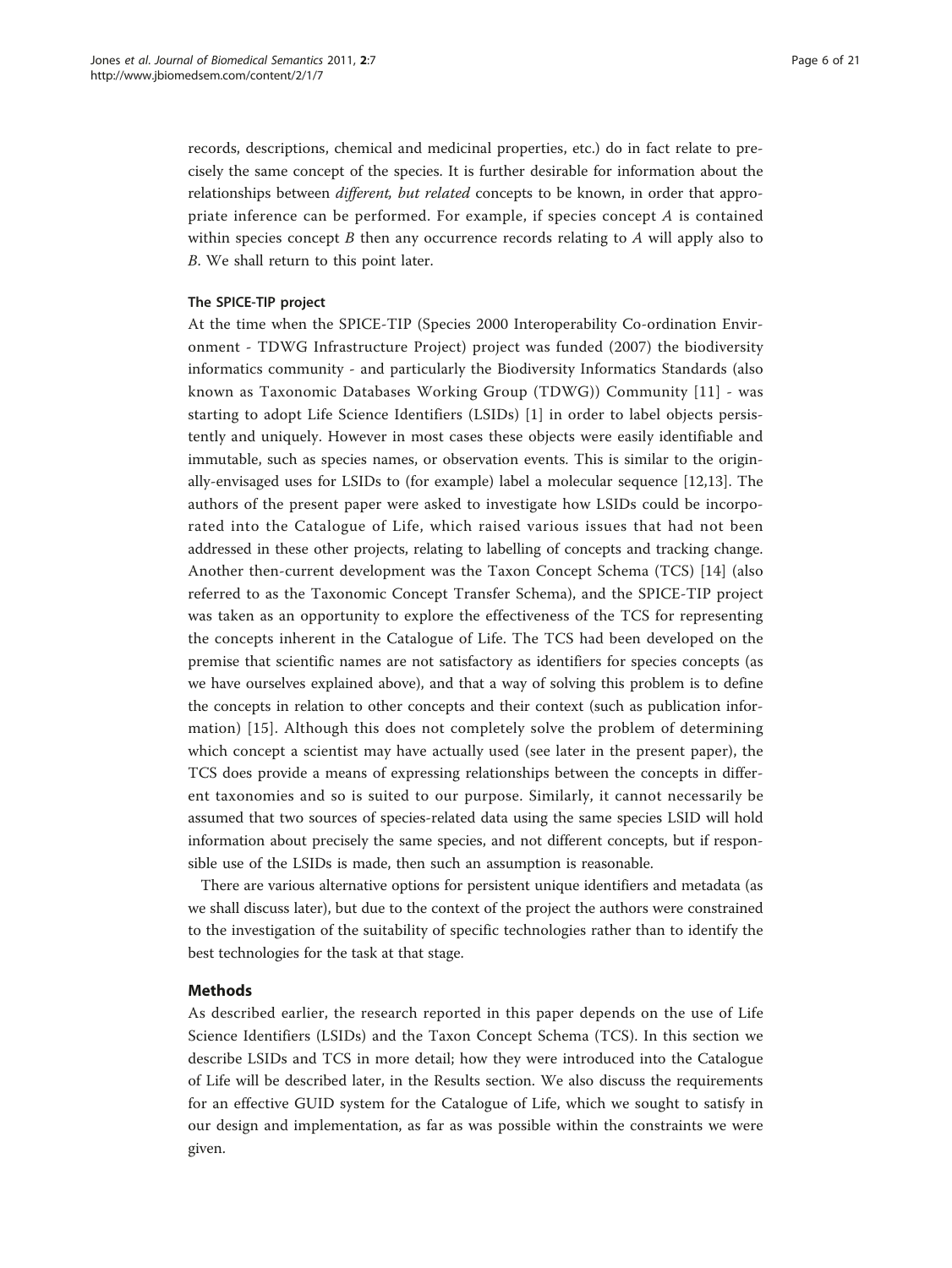# <span id="page-6-0"></span>Life Science Identifiers

The Object Management Group (OMG) defines LSIDs as:

"persistent, location-independent, resource identifiers for uniquely naming biologically significant resources" [\[1](#page-19-0)].

An LSID identifies a piece of byte-persistent data and/or a metadata document description. Names of taxa, among other things, are suitable candidates to be assigned LSIDs. LSIDs are Universal Resource Names (URNs) and have the constituent parts shown in Figure 4. Provided with such an identifier, a user can make use of an on-line or offline client to contact the individual authority's resolver. Page's LSID tester [[16\]](#page-20-0) is an example of such a client. Another facility, provided for the biodiversity informatics community, is the TDWG LSID Web Resolver [\[17](#page-20-0)].

The nature of the LSID resolution process (described fully in reference [\[12](#page-19-0)]) means that specific software must be implemented that uses the LSID resolution protocol, such as these clients. Also, to make LSIDs resolvable, the authority domain part of the LSID shown in Figure 4 requires the existence of an SRV record on the Domain Name Server (DNS). This record must refer to the actual end point (the IP address of the server and the TCP/IP port number) for the resolution service. The implementation of such a service is independent of how a client accesses it and thus, as long as it makes provisions for the standard data and metadata requests, the programming language used to develop the resolver is left up to the authority. Typical actions of a client include looking up the SRV record, calling the endpoint and parsing the RDF response when it is returned. The namespace and object identifier parts of the LSID are used by the resolver to locate or build the corresponding data or metadata from local resources such as a database. LSIDs are intended to be semantically opaque [\[18](#page-20-0)], so no assumptions can be made about the individual objects referred to based on the identifiers used, other than the class of the object. If this were not the case, this may lead to unwarranted assumptions and predictions being made by external clients about the internal representation of the data or dynamic formation of the authority's other LSIDs. In some cases, nevertheless, individual implementers have created a syntactical relationship between their LSIDs and the underlying data (for example, between LSIDs and a specially-constructed export schema [\[19\]](#page-20-0)), but such relationships appear to have been adopted specifically for implementational convenience.

The end part of the LSID is the optional version field which many authorities omit altogether for the main reason that the persistent requirement of LSIDs means that change is signified by the assignment of a new identifier rather than versioning of an

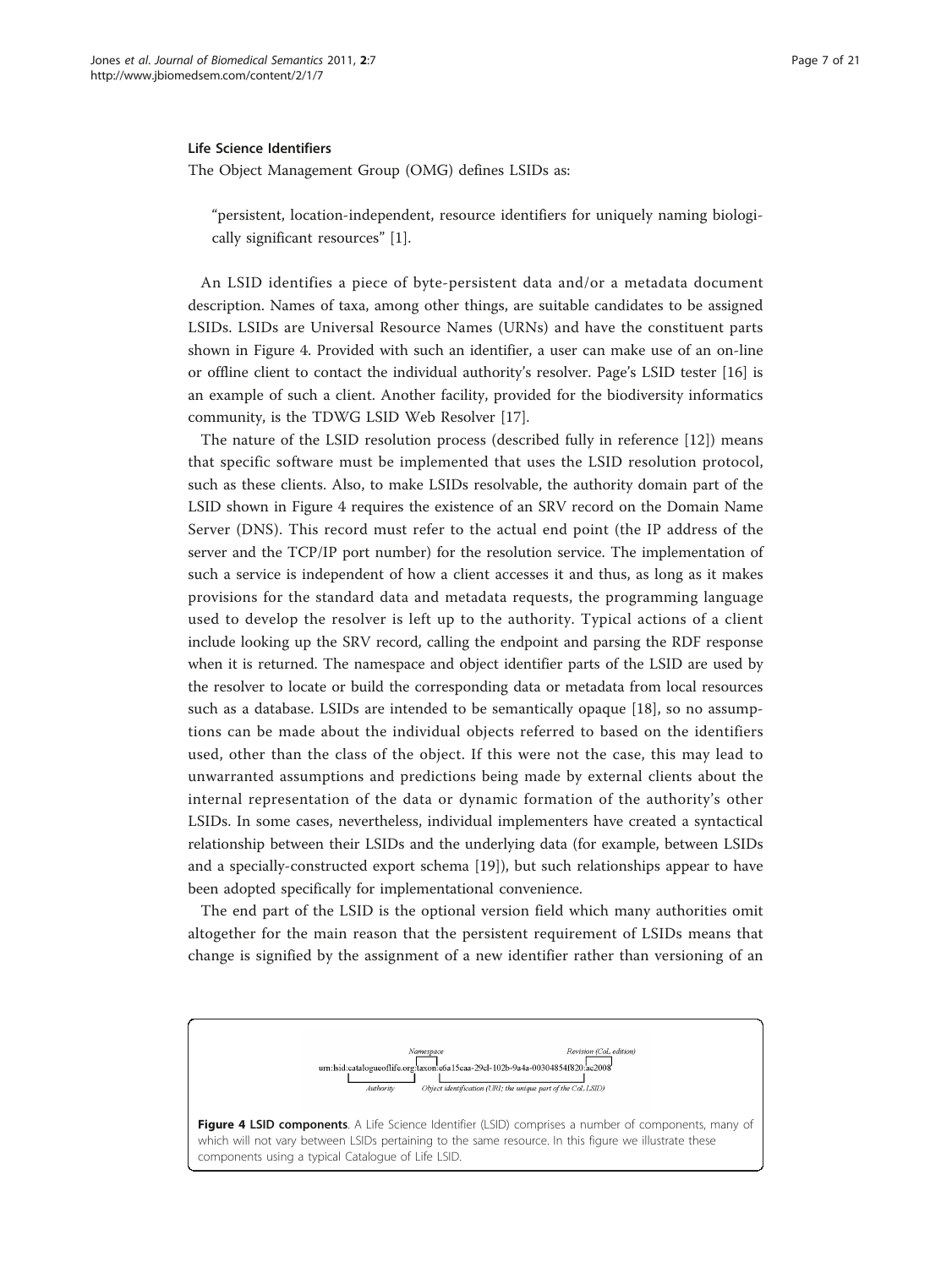existing one. However, this LSID component plays an important role in the CoL implementation as we shall explain later.

# The Taxon Concept Schema

TDWG provides an ontology built on top of TCS (Taxon Concept Schema) elements to assist and standardise the RDF metadata returned by LSID resolvers [[20\]](#page-20-0). Among the concepts provided by the TDWG ontology are TaxonName and TaxonConcept. This makes it possible to distinguish between the concepts which individual researchers might hold in their minds regarding a particular group of organisms which together form a taxon on the one hand, and the name(s) which might have been used for this concept on the other. The relationship between the two notions can sometimes be many-to-many. Other relation types provided include *IsParentTaxonOf* and *IsChild-*TaxonOf, which make it possible to capture the hierarchical relationships within a taxonomic classification tree, and publishedInCitation, which makes it possible to cite supporting literature.

The TCS can be used to represent a fully organised set of taxonomic concepts, such as is the basis of the Catalogue of Life. It has also been used in other contexts, e.g. to support the process of taxonomy where the concepts and names are fluid and under debate while an attempt is being made to study and classify some group of organisms [[21\]](#page-20-0).

The combination of LSIDs for taxon identifiers and TCS for the information retrieved by resolving these identifiers was therefore a suitable candidate for implementing a system that uniquely labels the Catalogue of Life concepts and allows these concepts to be retrieved.

# Requirements for an effective CoL GUID system

In this section we shall discuss the requirements for an effective GUID system for the Catalogue of Life. We will later observe that the choice of GUID system (LSID) which we were asked to make meant that some of these requirements could not be met. Nevertheless, where possible we tailored our use of LSIDs with these requirements in mind.

Obvious fundamental requirements for a globally unique identifier are that it should be completely unique; that it should be permanent (even if an object is superseded one might for example wish to access a superseded object because it was referred to in some publication), and that it should be resolvable (data or metadata about the object to which it refers must be retrievable). Others have identified such requirements and in some cases (e.g. [[22](#page-20-0)]) provide a long list of further requirements, but in our view there are significant further issues that are not typically fully addressed:

1. The identifier should ideally identify a specific object which at any given time exists in a single, unique location, supported by a mechanism that ensures any copies of this object are up-to-date.

2. The way identifiers are used should be interoperable across disciplines. (Currently the use in biodiversity informatics is to some extent standardised, in that LSIDs are typically used and there are recommendations for the format of LSID metadata [[22](#page-20-0)], but this does not automatically provide interoperability with LSID use in other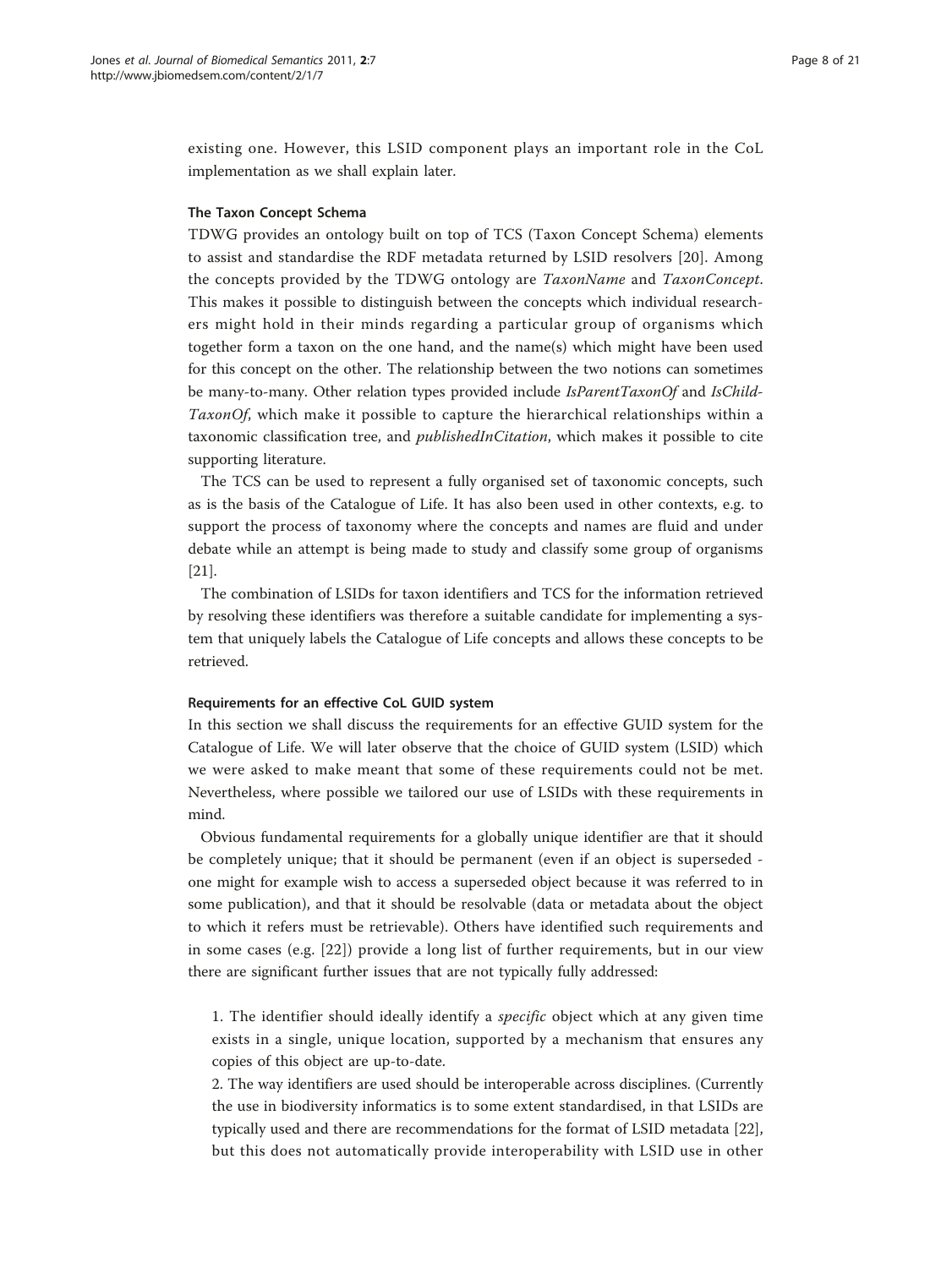domains and hence tools have to be implemented that are aware of the way these identifiers are used in the various domains.)

3. The identifier should preferably not require special tools to be installed on a user's computer in order for him or her to be able to access the objects referred to.

4. Clients should be implemented that fully support navigation via the identifiers, in a way analogous to the service provided by crossref.org [\(http://www.crossref.org/\)](http://www.crossref.org/).

5. Where possible, a "human-friendly" option for composing LSIDs for important objects should be available, hence enabling users to have at least an initial entry point into a network of related objects. For example, in the Catalogue of Life, an identifier for each scientific name having some obvious form such as "...catalogueoflife.org:species:Drosera-filiformis" could be supported, and the object that this resolved to would contain metadata supporting navigation to the current species corresponding to this name, etc. Of course, this would be in opposition to "best practices" that have been advocated in the past [[18\]](#page-20-0). An argument for identifiers not being "human-friendly" is that they are for linking data in a way that should be transparent to human users. On the other hand, it is not unreasonable for authors to want to cite globally unique identifiers in traditionally-published papers, e.g. in order to refer unambiguously to a species, and in such cases it would be convenient if the identifier could readily be typed in by the reader of such a document.

6. A means should be provided of discovering:

• GUIDs which either refer to the same object or to distinct objects that represent the same real-world entity, such as a concept

• GUIDs for related objects and concepts (including, for example, taxa which replace the current one in a checklist), and metadata about the nature of these relationships

• usage of GUIDs (electronic documents, etc, which refer to GUIDs). This last point implies that either every time a GUID is used, a reference to this usage gets recorded in a registry, or, perhaps more realistically, that an LSID crawler service of some description needs to be implemented.

The above requirements form the background to the approach taken to the implementation of Globally Unique Identifiers in the Catalogue of Life, which we shall now describe.

# Results

In order to introduce LSIDs into the Catalogue of Life, some modification of the existing Catalogue of Life software and database schemas was necessary, but in addition to this, an LSID resolver had to be set up, able to provide taxon data in response to LSID metadata requests. We shall describe these two aspects first, and then explain how relationships with concepts from other sources of taxonomic information are expressed. Finally in this section we discuss the issue of managing change - identifying when new LSIDs need to be issued.

# Modifying the CoL

SPICE-TIP (SPICE TDWG Infrastructure Project) added LSID support to both the Annual Checklist (AC) and, as an experiment, to the Dynamic Checklist (DC). As a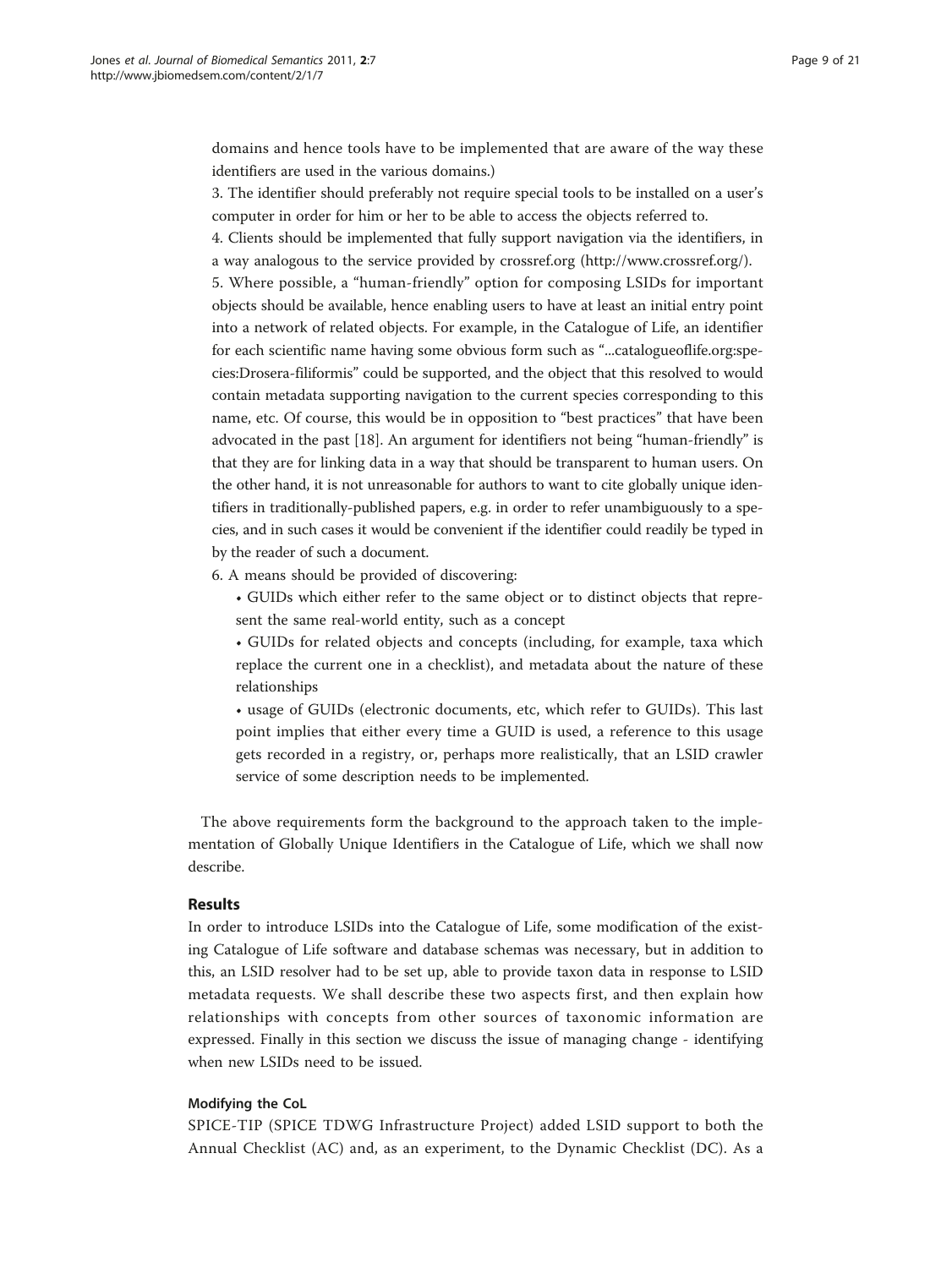result of this project, annual checklists from 2008 onwards contain LSIDs, and LSIDs from the 2008 AC will generally be used as examples in this paper. The CoL partners decided to use Universally Unique Identifiers (UUIDs) [[23](#page-20-0),[24\]](#page-20-0) as the object identifiers within CoL LSIDs, because they can be generated by a simple algorithmic process which virtually guarantees that no two UUIDs will ever be the same. This has the advantage that not only will all CoL LSIDs be globally unique (as a combination of the domain name and identifiers unique within the CoL), but the UUID is unique in its own right. It can therefore be used in contexts unrelated to LSIDs, including being used in other systems of resolvable identifiers, such as Linked Data URIs [\[25](#page-20-0)]. They also decided that the LSID version field should be used. Using the version field allows the reuse of an object identifier between different AC years (e.g. :ac2008, :ac2009) and between the AC and the DC (e.g.  $:dc$ ) in cases where they refer to the same taxon. That is, if the underlying concept has not changed, the associated LSID does not change (other than the version). This allows the possibility for software or humans simply to compare the object identification parts of two LSIDs to determine whether they refer to the same taxon, and to determine which CoL edition the LSID came from, without the need to call the resolution service. The implications for taxon matching are discussed later in this paper.

In the AC, a new field was added to an existing table, containing all taxa, to hold the LSID. In the DC, the data retrieved from the contributing databases is held in a cache database. However, to incorporate LSIDs a separate database was created which would hold the data in a more suitable format than this cache. In both cases, the MySQL UUID() function was used to generate the object identifier LSID part. (This does not fulfil our suggested requirement for a "human-friendly" LSID composition option, but ensures the more fundamental requirement of GUID uniqueness.) In the AC, LSIDs were assigned by running the appropriate MySQL query to add them to the species (and also the higher taxa, such as genus, family, etc.) prior to being released. In the DC, code was introduced into the SPICE CAS (Common Access System) to assign LSIDs to new taxa as they enter the system. Additions were made to both the AC and DC interfaces to display LSIDs and the SPICE Web Service was modified in order to communicate them to clients including the DC interface. The modified systems also allow data providers the option to supply their own GUIDs for their species and other taxa, and also GUIDs for the names themselves (accepted names and synonyms). In contrast, within the Catalogue of Life, we have assigned LSIDs to the concepts it contains, not to the various names (accepted names and synonyms) which might be associated with each concept. The provider GUIDs are not made visible in the user interfaces, and are accessed via the CoL LSID resolver.

# Supporting infrastructure: resolver and metadata

The resolver for AC and DC LSIDs is written in Java using the LSID Java Toolkit available from the LSID resolution project site [[26](#page-20-0)]. The resolver has access to both the AC database and the SPICE cache database in order to form the response for a metadata request. (All the CoL information associated with an LSID is held in the metadata of the object referred to by the LSID, not its data.) It also has access to what we will refer to as the "LSID Repository", which is a database that contains both a table to hold DC LSIDs and a table to hold relationships between LSIDs. The latter is consulted during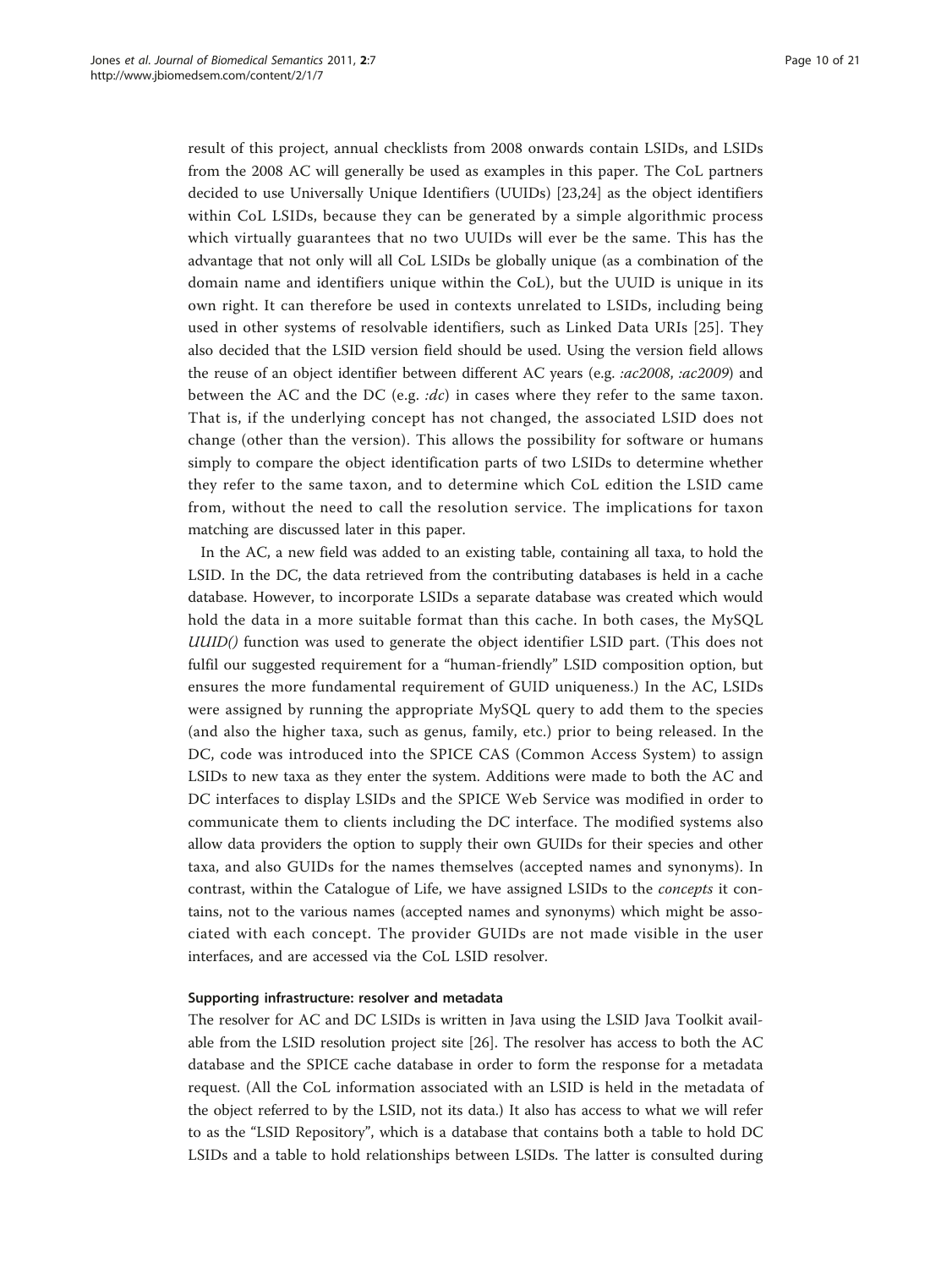every resolution process to enrich the current LSID with relationships to others (and also with relationships to other taxa in the same checklist). These may be relationships between the AC and the DC or between either the AC or DC and a provider-assigned LSID. Modification of SPICE means that this table can be populated with external LSIDs (if they are given by the provider) during the caching process.

As described earlier, the TDWG Taxon Concept Schema and TWDG ontology were used in order to represent the data that is returned by the resolver. It should be noted that the Catalogue of Life is not stored internally as a complete TCS document. A TCS document is generated in response to individual LSID resolution requests, and provides information about the taxon concerned, and about which other taxa it is related to. The most fundamental concepts used are TaxonName and TaxonConcept. As the Catalogue is a provider of a complete taxonomy using the names contained in its databases, it was decided that the core element (the one which has the *about* =  $X$ attribute where X is the current LSID) returned by the CoL's resolver for each LSID should be of type TaxonConcept, i.e. it is one of the agreed concepts which together comprise a consistent Catalogue of Life; each concept has a single accepted name. This could also be described as the "idea" in a person's mind when using a certain name to describe a taxon. The ontology also provides a means to relate the core *TaxonConcept* to others to better give it context by using the *hasRelationship* object property and the Relationship class. The HasVernacular and HasSynonym relationship types (or categories) are used to relate the current concept to its common name and synonym counterparts.

In a taxonomic hierarchy it can be beneficial to view a concept in the context of its parent (the next higher taxon of which it is a member) and children (the smaller taxa which it comprises). Usefully, the TDWG ontology also has relationship types to represent hierarchical structure and these are *IsParentTaxonOf* and *IsChildTaxonOf*. Figure [5](#page-11-0) is a conceptual illustration of a section of the metadata response for the LSID displayed in Figure [4](#page-6-0) and shows examples of some of the previously described relationships. This LSID is for the species Abrus precatorius and in Figure [5](#page-11-0) we can see its parent LSID (for the genus Abrus) and one of its child LSIDs (for the subspecies Abrus precatorius subsp. africanus) as well as one of its common names (of which it has several). Accepted names, common names and synonyms can all have literature references attached to them using the *publishedInCitation* although they have been removed, along with additional information, to save space in Figure [5](#page-11-0). The ability to use LSIDs to traverse up and down the hierarchy means that all taxa are reachable via the resolver from any single LSID's metadata, i.e. the core elements of the entire catalogue can be obtained by appropriate traversal. (It will be observed that obviously this would not be a good way to perform bulk retrieval of the Catalogue.) Some clients such as the Firefox plugin can take particular advantage of this linkage, as they display additional LSIDs within a document as links so a user can manually traverse up and down the tree with simple clicks. In addition, representing the hierarchy this way opens up further possibilities for specific programmatic access.

#### Relationships between CoL LSIDs and LSIDs from other providers

We have already discussed how a given CoL LSID relates to those of its children and parent. As mentioned previously, the resolver can communicate with three different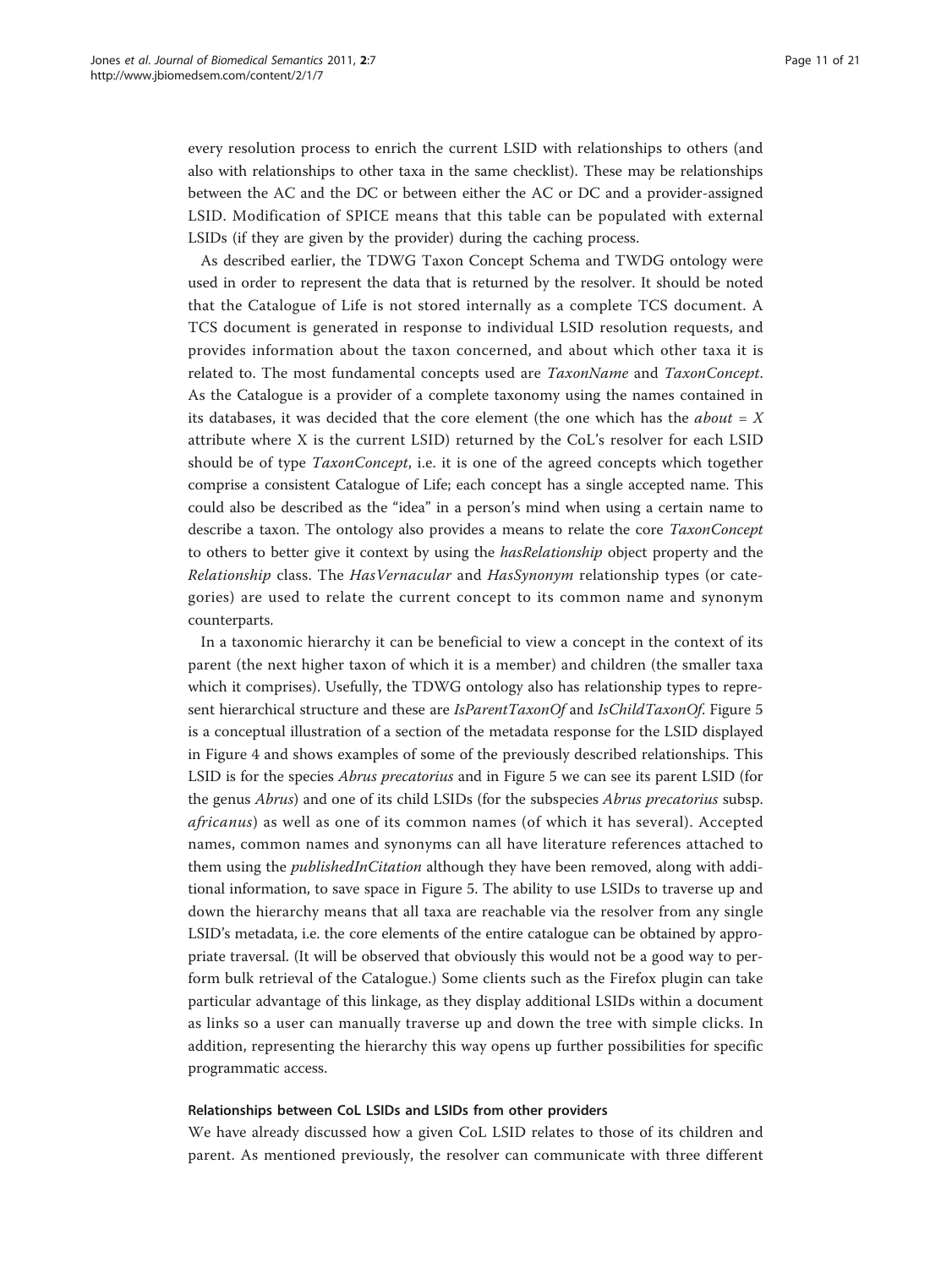<span id="page-11-0"></span>

databases: extended versions of the AC and DC databases, and the LSID Repository. The latter makes provisions for relating a CoL LSID to another CoL LSID or to an externally assigned one. For example, Index Fungorum [[27\]](#page-20-0) is a contributor to the AC and also already provides its own LSIDs which are not the same as the CoL's, because those species from Index Fungorum included in the CoL have a distinct role as part of the CoL's classification of all known organisms. The LSIDs are nevertheless directly related. The core element returned by Index Fungorum's resolver is the TaxonName element from the TDWG ontology. Figure [6](#page-12-0) illustrates an extract from a CoL LSID response for which Index Fungorum has already issued a name LSID. The TDWG ontology provides the IsCongruentTo relationship type for describing such links. However, a *Relationship* in the ontology is between two concepts of type *TaxonConcept* and here one subject of the relationship is a *TaxonName*. As can be seen from Figure [6,](#page-12-0) an anonymous TaxonConcept (not explicitly associated with any scientific names) links to the provider-assigned LSID and then this new TaxonConcept is used in the IsCongruentTo relationship.

The DC communicates with its contributing databases via wrappers which convert from the databases' individual schemas (which might vary considerably) to a Common Data Model (CDM) [[28\]](#page-20-0). In order to accept provider-assigned LSIDs, provisional changes were made to the CDM, which are optional on the part of the provider, to expose their own LSIDs through the use of two new attributes: TAXONLSID and NAMELSID. Figure [7](#page-12-0) illustrates an extract from an experimental International Legume Database and Information Service (ILDIS) wrapper where these attributes have been filled with fictitious LSIDs; both attributes in the case of the accepted name but just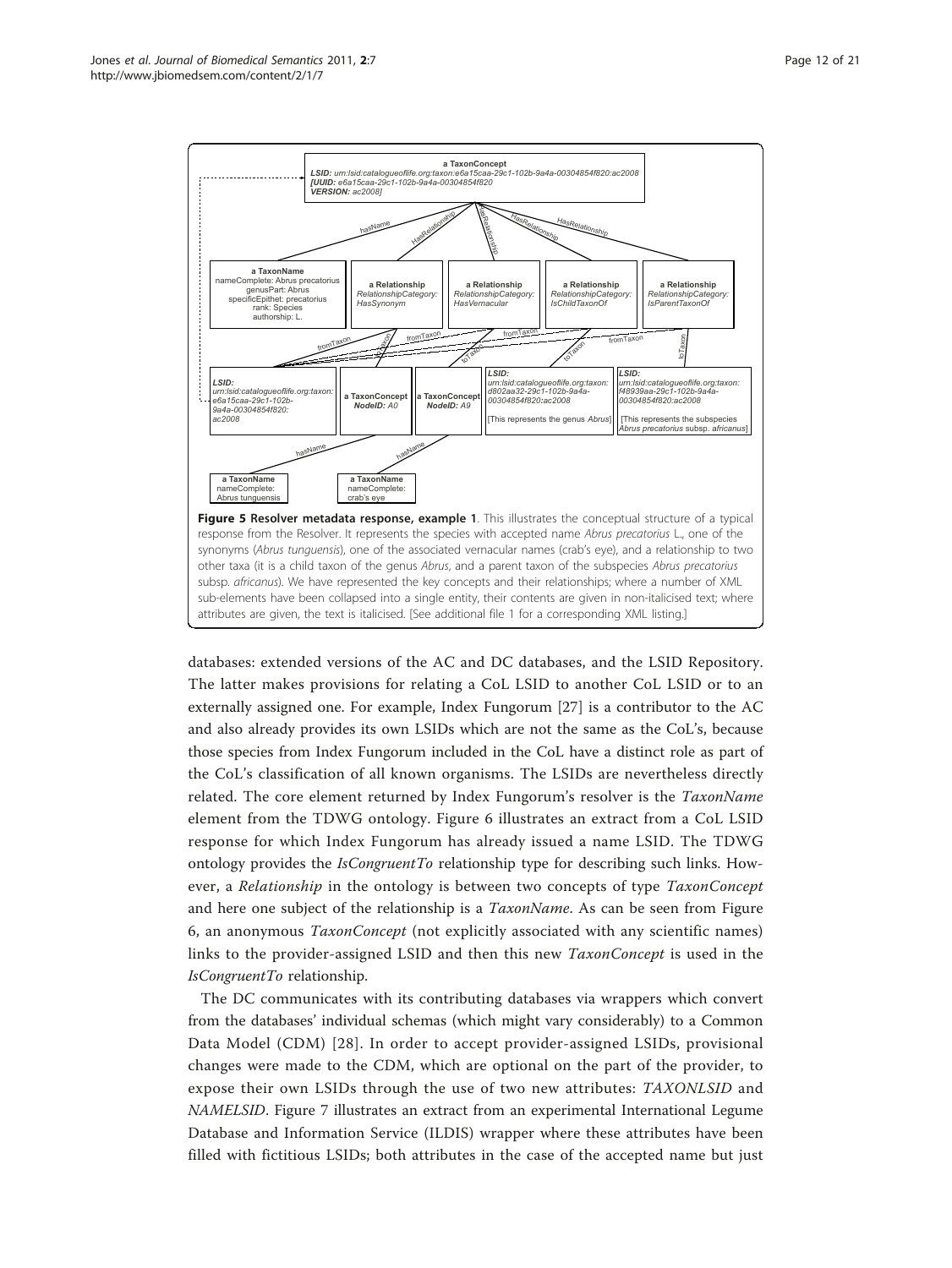<span id="page-12-0"></span>

NAMELSID in the case of the synonym. This is an example of what the CDM document defines as a "type #2" response: it contains all information about a given species (much of which has been removed from the figure, for clarity).

XML documents corresponding to Figures [5,](#page-11-0) 6 and 7 are provided [see additional files [1](#page-18-0), [2](#page-19-0) and [3](#page-19-0)], for readers wishing to pursue the structures described in the above subsections in more detail.

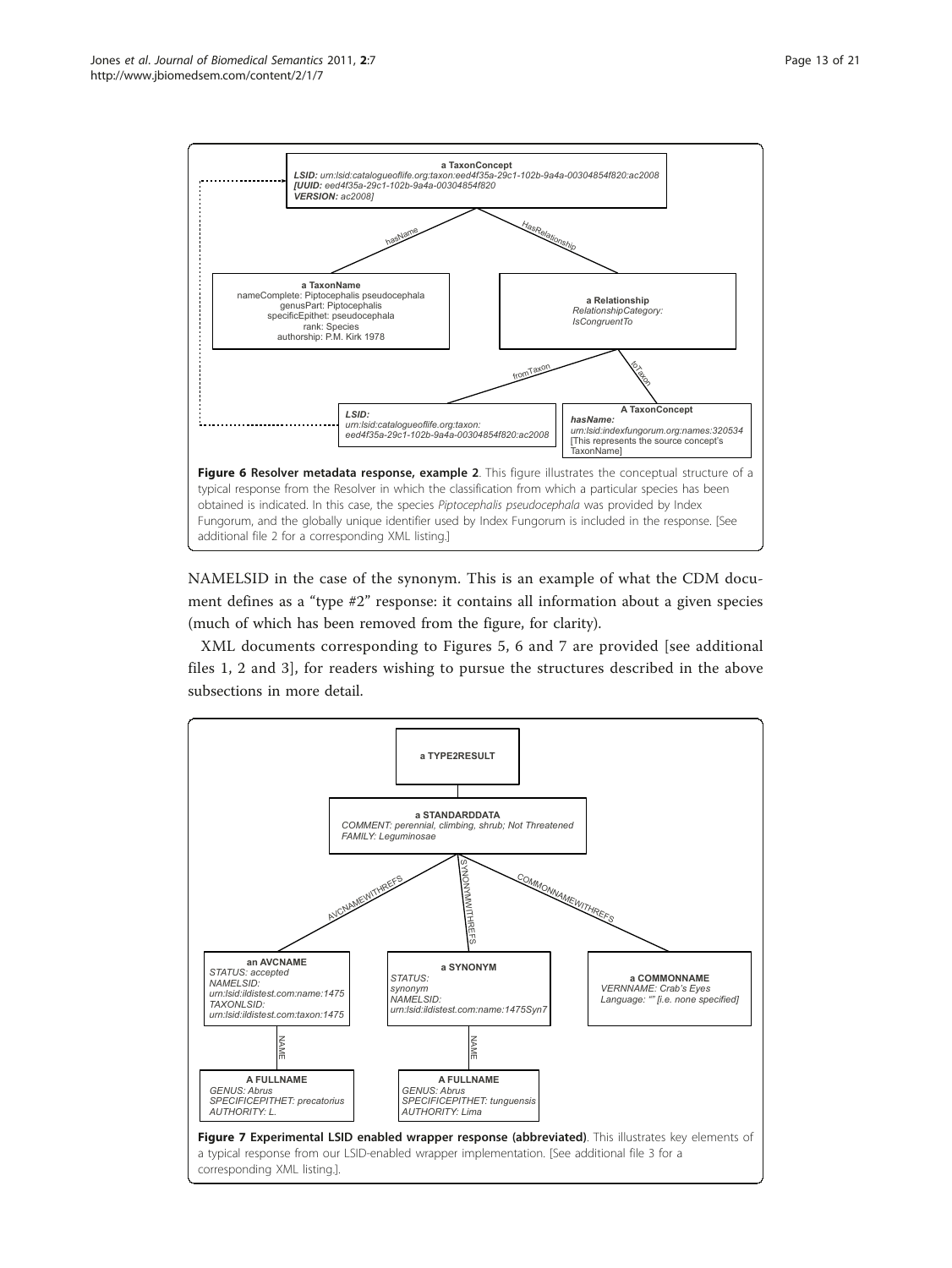## Managing change

Most of the discussion in this paper has focussed on the assignment of LSIDs in the 2008 edition of the CoL Annual Checklist. Since the Catalogue does not only grow (by new species being introduced) but change (reflecting changing expert opinion), not all these LSIDs will be applicable to concepts in subsequent editions of the Catalogue.

Prior to the introduction of LSIDs, the CoL was criticized for using identifiers which changed from year to year [\[29](#page-20-0)]. The internal identifiers have never been intended to be used in other systems linking to the CoL, of course, but this criticism draws attention to the demand for persistent identifiers that are designed for use by other systems. The CoL still does not guarantee to maintain the same internal identifiers, because there appears to be no need to insist on this as a requirement, but it does now provide persistent globally unique, publicly available identifiers. The fact that some LSIDs will become deprecated through time may lead to the misunderstanding that the issue of stability still has not been addressed. It needs to be understood that in relation to concepts the Catalogue is intentionally not stable, so if a client is wishing to link to a name, not a concept, the client should use any LSID available for the name (or just the name itself), not a CoL-supplied taxon LSID. It should also be noted that it is intended that deprecated concepts will be accessible via their LSIDs in perpetuity, and the metadata retrieved will include information about the concepts' relationships to relevant current concepts (such as inclusion, etc.).

Due to the fact that not all suppliers of data to the CoL also provide any kind of GUID, any system to handle change must both:

- use information coming from the supplier database, where available, which indi-
- cates by a new GUID that change has occurred, and
- analyse the checklist to *detect* changes.

The first of these options is the more straightforward to implement, although it requires an understanding of each supplier's policy in order to ensure that LSIDs are changing if and only if the associated concepts are.

The second option is something that would be infeasible to undertake entirely by hand for approximately 1.5 million species. We have implemented a "Taxon Matcher" program which performs basic comparisons of species in different checklists [[30\]](#page-20-0). This program is currently what is used by the CoL when issuing LSIDs for a new edition of the Catalogue. To determine whether to retain the same UUID as used for some taxon in the previous edition, or to create a new UUID, the program has to discover whether a taxon in the new edition matches one in the previous edition. Because no tracking of changing taxon concepts is currently carried out by the providers of individual checklists ("GSDs") to the CoL, it is necessary for Taxon Matcher to compare each taxon in the new edition with every taxon in the previous edition to find matching taxa.

Taxon Matcher is designed to accommodate a variety of requirements for documenting taxon concept change. Rather than being committed to a single view as to what constitutes a taxon concept change, it attempts to discover all changes which could be regarded as evidence of a change in taxon concept. The aim is thus to generate no "false negatives" (where a taxon has changed but the change fails to be detected), but to allow what might be "false positives", depending on an individual's point of view. It is inevitable that some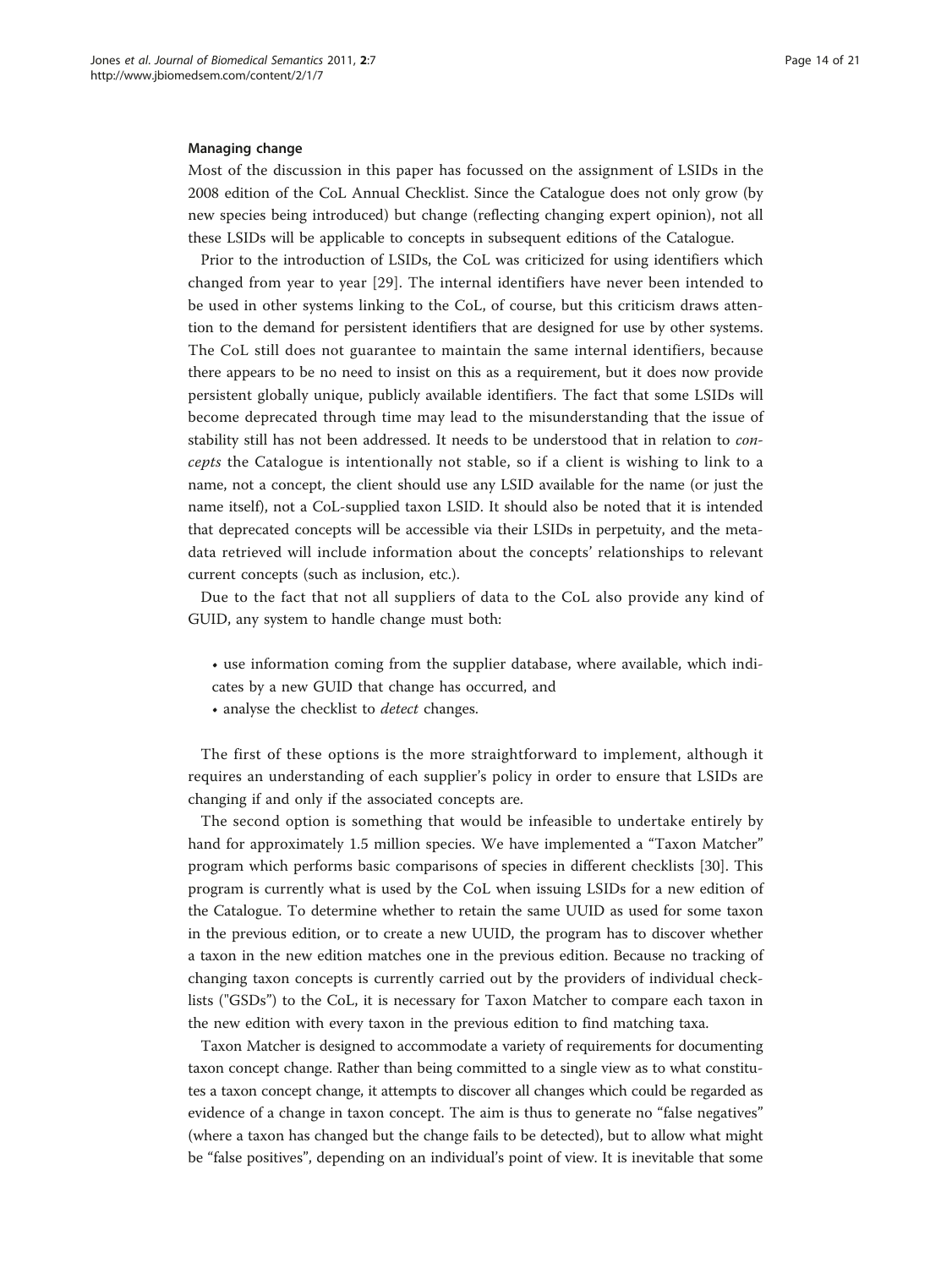entities, concepts, etc., will receive more than one identifier - this is not a problem specific to the CoL - and in future we intend to include information about known occurrences of multiple identifiers for the same concept in the metadata for the species or other taxon concerned. The UUID part of the LSID changes in every edition in which any difference is detected in several important taxon data fields. This is done by an algorithm in which a single concatenated string of data or a hashed equivalent is generated for every taxon in both editions, sorted, and then any identical pairs can be immediately located as they will be adjacent. Taxon Matcher currently compares the following data fields from each species in the Catalogue: its accepted scientific name, all synonyms, all common names, geographical distribution text, and the identifier given to it by the data provider. For a taxon above the species level, where some of the fields listed above are absent, the names of the higher taxa above it in the hierarchy are used. Users and software clients are then able to use the metadata returned by the resolver to make their own choice as to the kinds of change which they are interested in and the kinds which they wish to ignore. They can do this explicitly by processing the returned RDF themselves, or by the use of a secondary service which avoids the need to see the RDF and provides them with only the changes of which they want to be informed. Figure 8 illustrates the extent to which the Catalogue has grown and changed over a 5 year period, considering taxa at species and infraspecies (such as subspecies) level only, as estimated using our taxon matcher. It is clear that this number of concepts and rate of change cannot be handled entirely by manual means.

In future work it is intended to refine the procedure substantially, to allow editors to identify taxa with minor changes as being in fact identical, and implementing heuristics

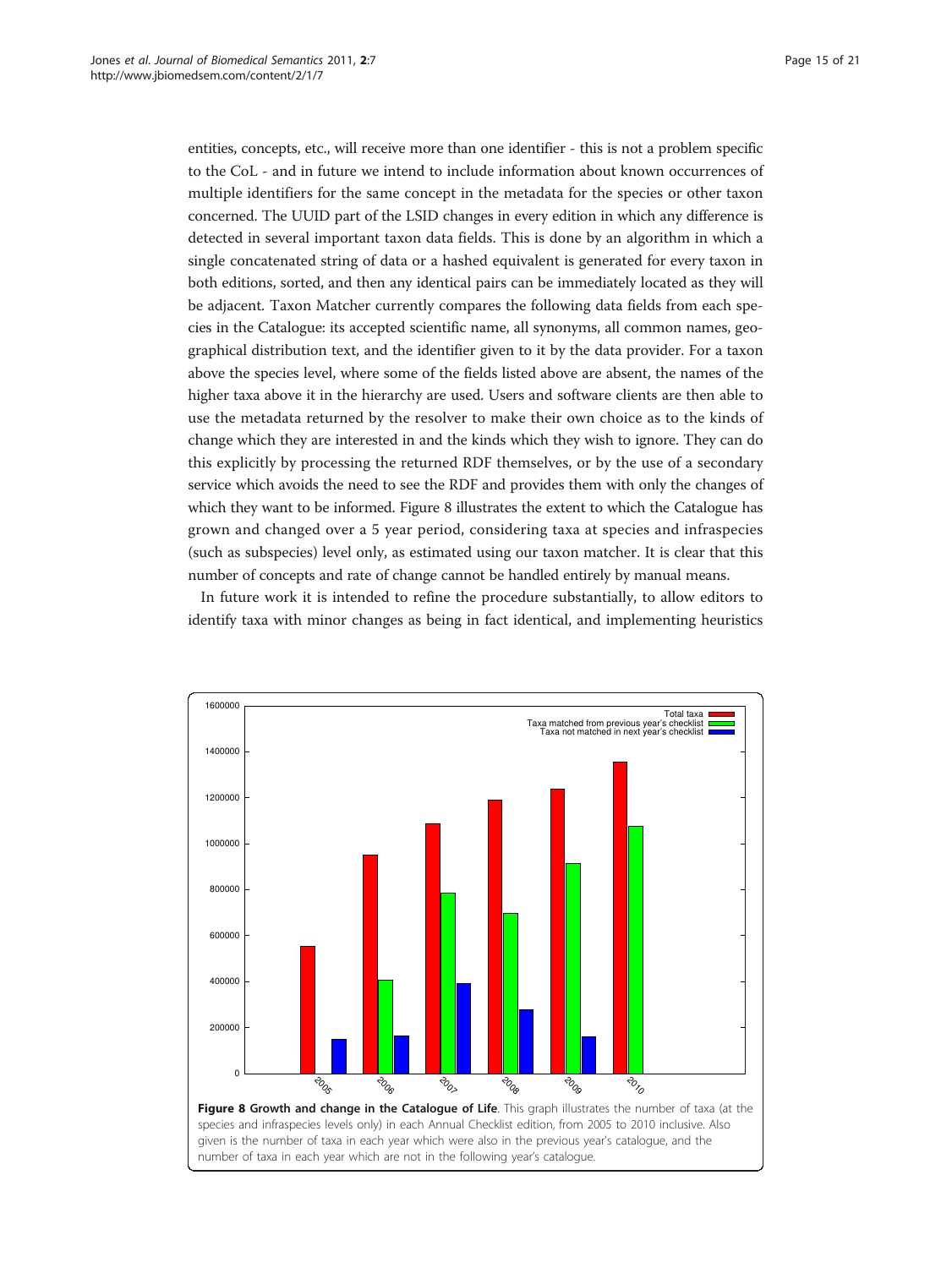If a new synonym has been added to a taxon, and the synonym did not previously occur elsewhere in the checklist, the concept is probably unchanged.

# **Discussion**

In this paper we have explained how we enhanced the Catalogue of Life with Life Science Identifiers, and extended the Catalogue software to be able to respond to requests for data about individual taxa with documents in Taxon Concept Schema form, expressed as RDF. We now discuss four important issues raised by our work: the extent to which the use of LSIDs has made interoperability of the Catalogue of Life with other systems possible (especially systems for other application domains); the extent to which the precision afforded by LSIDs (or other GUIDs) might imply accuracy; the extent to which CoL LSIDs have been adopted - and the ways in which alternative GUID schemes could be supported; and the applicability of our approach to other domains.

# Interoperability

There has been a fragmentary, disjointed approach to globally unique identifiers across disciplines. Although some GUID schemes have been deployed for specific applications (e.g. DOIs [[31](#page-20-0)] for publications, LSIDs for data objects in Life Science domains), and hence have had differing requirements to meet, the lack of a generally-accepted resolvable GUID specification means that the possibility of creating general-purpose software that can use GUIDs to access objects from multiple application domains is limited. One very widely used type of GUID is the UUID [[24\]](#page-20-0). However, UUIDs are not in themselves resolvable, although (as we have seen in this paper) there is good reason to make them part of a resolvable identifier such as an LSID. This does in turn at least mean that we have a basis for producing more than one kind of resolvable identifier for the same object if identifier schemas that can embed UUIDs are used. This then means that such objects can be used in a wider range of application domains.

It is not the purpose of this paper to compare the various kinds of GUID that are available (Laibe & Le Novère [\[32](#page-20-0)] and Altman & King [\[33](#page-20-0)] include useful overviews in their papers), but even given the requirement that LSIDs be used, there are still decisions to be made which potentially limit interoperability:

• The TDWG community decided to use the metadata component for holding all information relating to the objects referred to by LSIDs; the data field is not used. This is in contrast with typical use of LSIDs, and means that (for example) bioinformatics software will not necessarily be able to interpret them.

• Use of TCS to describe the taxon concepts presents at least two problems. The first of these is that development of the associated TDWG ontology has been intermittent, and it is not clear whether extending some other ontology (such as the SEEK Ecoinformatics Ontology [[34\]](#page-20-0)) might be a more sustainable approach. The other problem is that the TCS provides its own specialised terminology for expressing taxonomic concepts and their relationship to each other. While some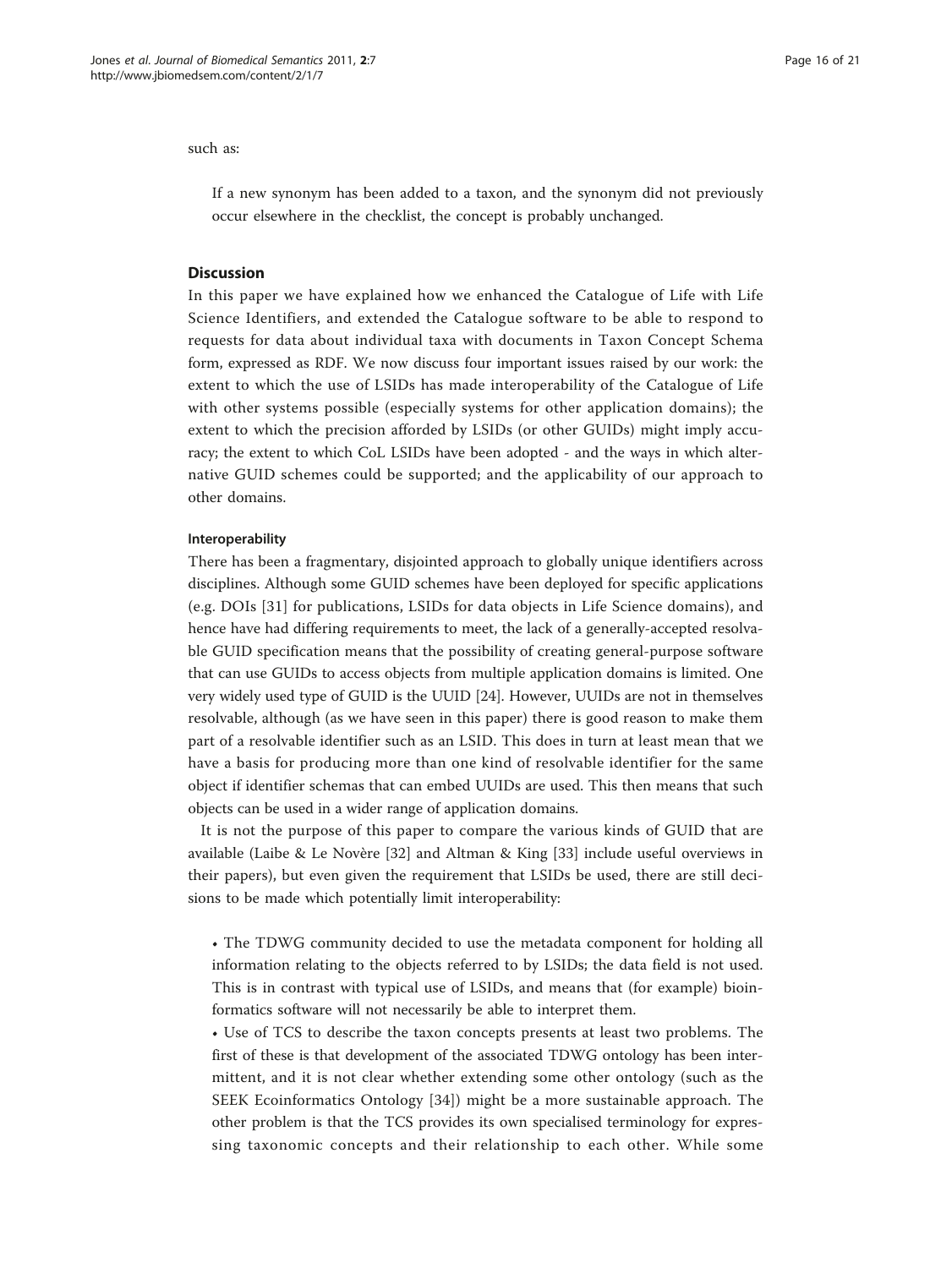terminology is inevitably specialised, some (such as *IsCongruentTo* and *Overlaps*) are much more generally applicable and it would be desirable to standardise across domains so that reasoning with such relationships can be performed in a more general context.

In future work we plan to explore alternative persistent identifier schemes and to investigate how the Catalogue can be made available as Linked Data [[25\]](#page-20-0) in order to make the knowledge contained in the Catalogue more readily associated with other Web-accessible information.

# Precision and accuracy

Unfortunately, although the Catalogue of Life is being assembled with attention being given to the appropriate selection of species concepts for inclusion, one cannot necessarily be sure that, even if a scientist has used the Catalogue to look up a name, (s)he is using the name as the creators of the relevant part of the Catalogue had intended.

This means that although the use of LSIDs ensures that one can refer to a specific concept, present at a specific time in the Catalogue, with precision, this does not solve the problem of ensuring that scientists recording information associated with a given species concept have correctly identified the concept to use. We are currently investigating ways of detecting this problem in practice, but it seems inevitable that no complete solution will be found, because of the subjective nature of species definition. Clearly a development that would be beneficial in future is to make it easier for users to determine whether their species concepts coincide with those in the Catalogue. One current relevant development is the Encyclopedia of Life, referred to earlier, which includes descriptive species pages; another possibility would be the creation of "identification keys" linked explicitly to the Catalogue of Life classification. This would be an enormous undertaking, however, when one considers that merely enumerating the known species is a task which the Catalogue of Life has been performing for over a decade, and which it will never be able definitively to complete due to the regular discovery of new species.

# Adoption of CoL LSIDs; other GUID schemes

The adoption of CoL LSIDs has not yet been as widespread as originally anticipated, although examples of their use can be found in:

- the Belgian Species List [[35](#page-20-0)], which provides CoL LSIDs in the text of its species data Web pages;
- CultureSheet dot Org, which provides CoL LSIDs for some (but not all) of the species it covers [\[36](#page-20-0)], and
- the Atlas of Living Australia [[37](#page-20-0)], which includes CoL LSIDs in the species metadata.

There are perhaps a number of reasons for this somewhat limited adoption, which are not specific to the CoL. The end user unfamiliar with LSIDs may be disappointed to find that they cannot be resolved by simply pasting them into a web browser, although we noted earlier that browser plug-ins and web proxies exist to allow Web browsers to be used. Another reason for the relatively low rate of adoption of LSIDs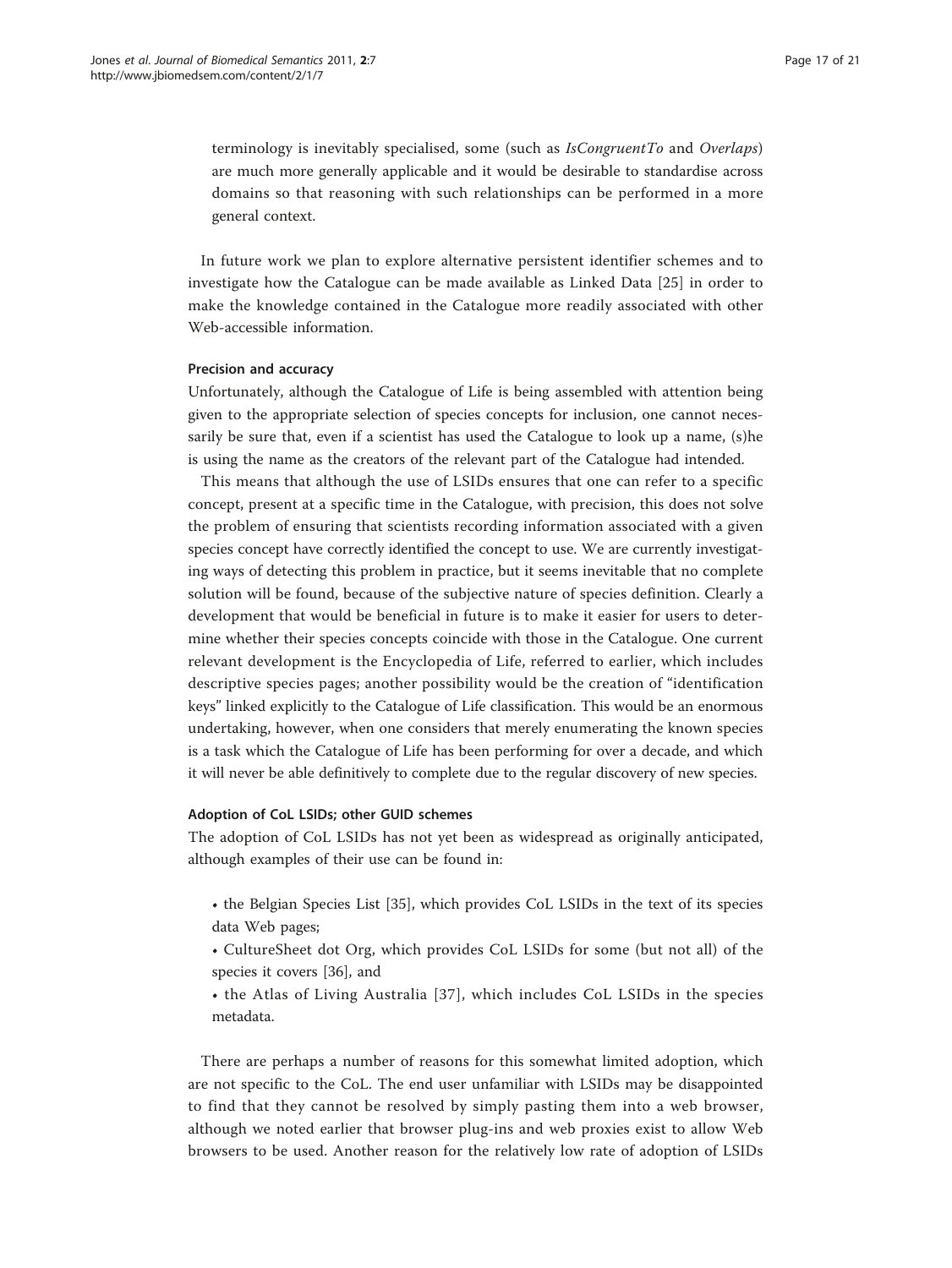may be the high profile accorded to the Semantic Web and the use of Linked Data URIs as alternative means to provide metadata about objects and concepts, especially as these are based on existing Web technology which provides less of a barrier to users unfamiliar with them.

However, because the CoL has based its identifiers on the use of UUIDs which do not necessarily require the existence of the LSID system in order to be resolved, the CoL has the option to deploy its taxon concept identifiers in other ways. For example, the CoL UUIDs can be incorporated in HTTP URIs. If this is done, the edition of the CoL from which the identifier was obtained could be omitted, and the resolution mechanism should still be able to provide metadata about which editions this taxon concept was included in and what changes, if any, occurred between them. Such changes would not relate to changes of concept, but (for example) to additional data being included. If it is important to be able to specify the edition from which the concept was obtained, then the edition code from the revision element of the LSID could simply be concatenated with the UUID part. There is no reason why the CoL cannot deploy its identifiers in multiple ways simultaneously, and so the approach we have taken allows us to accomodate changing external requirements on the provision of globally unique identifiers.

Issues relating to the choice and adoption of suitable GUID schemes are covered in detail in two recent documents commissioned by the Global Biodiversity Information Facility (GBIF) [[38,39\]](#page-20-0).

# Applicability to other domains

We have focussed in this paper upon the enhancement of a Catalogue of Life by adding LSIDs to the concepts defined in the Catalogue and incorporating information about relationships between these concepts in the LSID metadata. Yet concepts and variation of professional opinion are not phenomena unique to the domain of taxonomy, and not dissimilar benefits might be expected where globally unique identifiers are used in a comparable way in other domains, for example in the Unified Medical Language System (UMLS) [[40\]](#page-20-0), which defines the notion of a Concept Unique Identifier (CUI), and in which concepts from various biomedical taxonomies need to be related to each other.

As we have seen, some of the metadata used for taxonomic concepts is domain-specific and may not be applicable to other domains; we anticipate that the reverse would also be true. In other words, although we have been advocating the desirability of a cross-disciplinary approach to the problem of adopting GUIDs, domain-specific extensions to capture some of the nuances associated with concepts, in particular, are needed. Appropriate ontologies underpinning these extensions are also needed, if software that is not application domain-specific is to be able to make any sense of these extra details.

# Conclusions

In this paper we have demonstrated the feasibility of enhancing the Catalogue of Life with globally unique identifiers and suitable explicit metadata relating the Catalogue's concepts to each other. We have also explained how the Catalogue of Life may be regarded as a specialised ontology, providing knowledge that is needed to support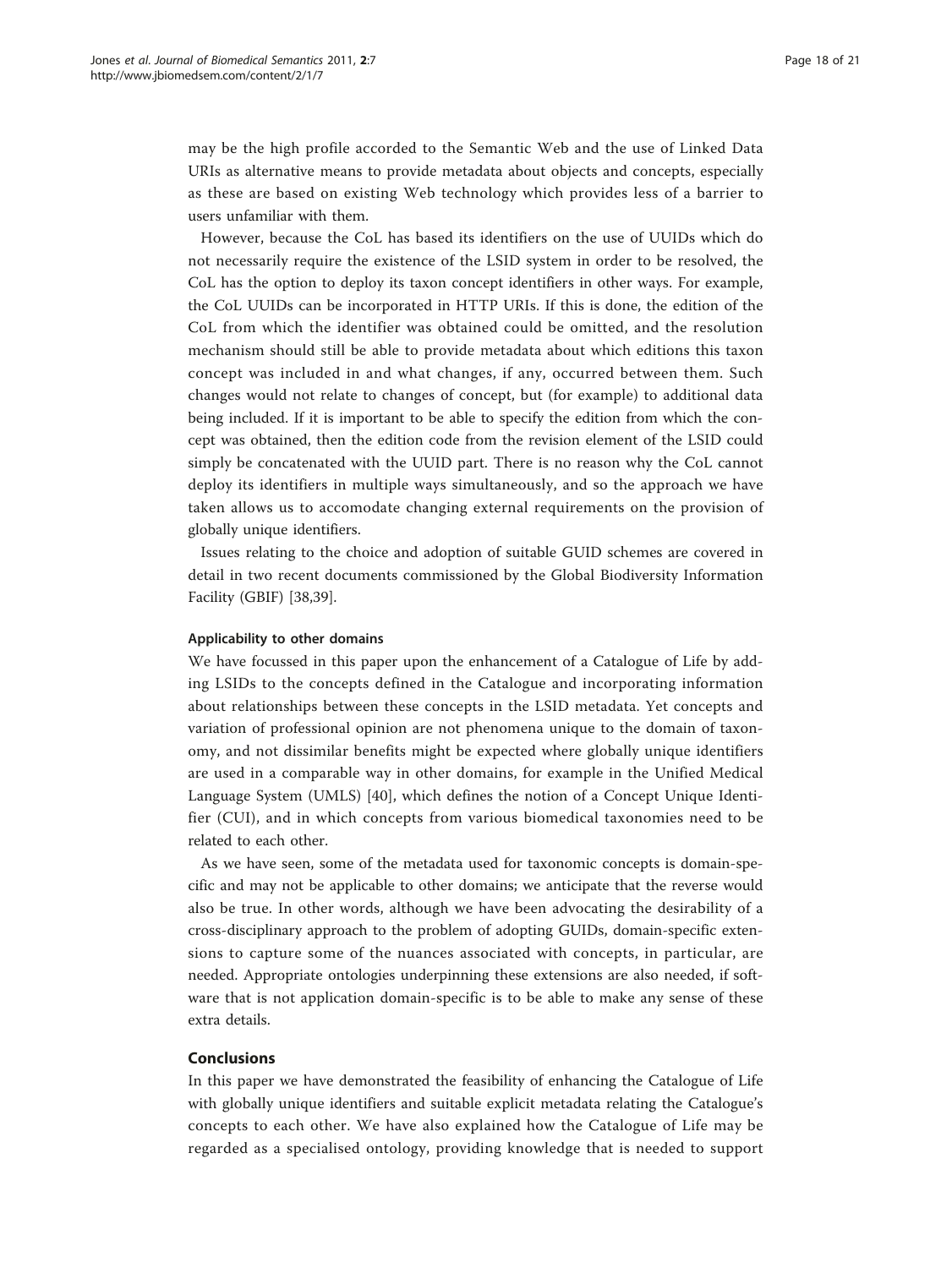<span id="page-18-0"></span>semantic interoperability in biomedical and other disciplines when dealing with species-related data. Using identifiers such as LSIDs to refer to species concepts instead of using species names (which might be subject to various interpretations) can help in data integration. This is because it can be assumed (with the caveats expressed earlier in this paper) that two sources of species-related data using the same species LSID will hold information about precisely the same species, not different concepts. The provision of unique identifiers is a key aspect of the recently-commenced i4Life project [[41\]](#page-20-0): i4Life aims to cross-map between taxonomies supplied by various organisations, including the NCBI taxonomy, IUCN Red List, etc., using the Catalogue of Life as a source both of names and of concepts (assemblages of names into species and other taxa) to support the cross-mapping process.

In future, there are a number of areas that would benefit from further development, including some areas in which the requirements for an effective CoL GUID system listed earlier in this paper are not yet satisfied. We have mentioned these in the previous sections but, to summarise, we are planning:

- enhanced tracking of concept changes;
- tracking LSID usage (see requirement (6));

• suitable default behaviour in cases where a CoL LSID without a version field is submitted to the resolver, perhaps from systems that cannot accommodate the version field. At present, the resolver fails; our intention is to change this behaviour so that the resolver will return metadata associated with the current version of the LSID.

• exploration of alternative GUID schemes and options for expressing concept metadata;

• investigation of appropriate ways to provide a "human-friendly" option for composing LSIDs for important objects (see requirement (5));

- making the Catalogue of Life available as Linked Data, and
- experimenting to determine ways of automatically identifying where users are erroneously referring to the same concept.

# Availability of supporting data

The Catalogue of Life is accessible via its Web interface at: [http://www.catalogueoflife.](http://www.catalogueoflife.org/) [org/](http://www.catalogueoflife.org/)

LSIDs used in the Catalogue of Life are of the form: urn:lsid:catalogueoflife.org:... and these LSIDs may be used to retrieve a TCS representation of the relevant part of the Catalogue.

The software described in this paper - enhanced Catalogue of Life (SPICE) software, software for resolving Catalogue of Life LSIDs as TCS documents, and the Taxon Matcher program - is available at:<http://biodiversity.cs.cf.ac.uk/>

# Additional material

[Additional file 1: A](http://www.biomedcentral.com/content/supplementary/2041-1480-2-7-S1.PDF)n abbreviated example of resolver metadata RDF response corresponding to Figure [5](#page-11-0). This file provides the XML underlying the structure presented in Figure [5](#page-11-0). Note that the namespace declarations have been removed; also C: refers to elements in the TaxonConcept namespace and N: refers to elements of the TaxonName namespace. The relationships between the taxon which this metadata represents (with name "Abrus precatorius") and the other taxa to which it relates are highlighted in bold face.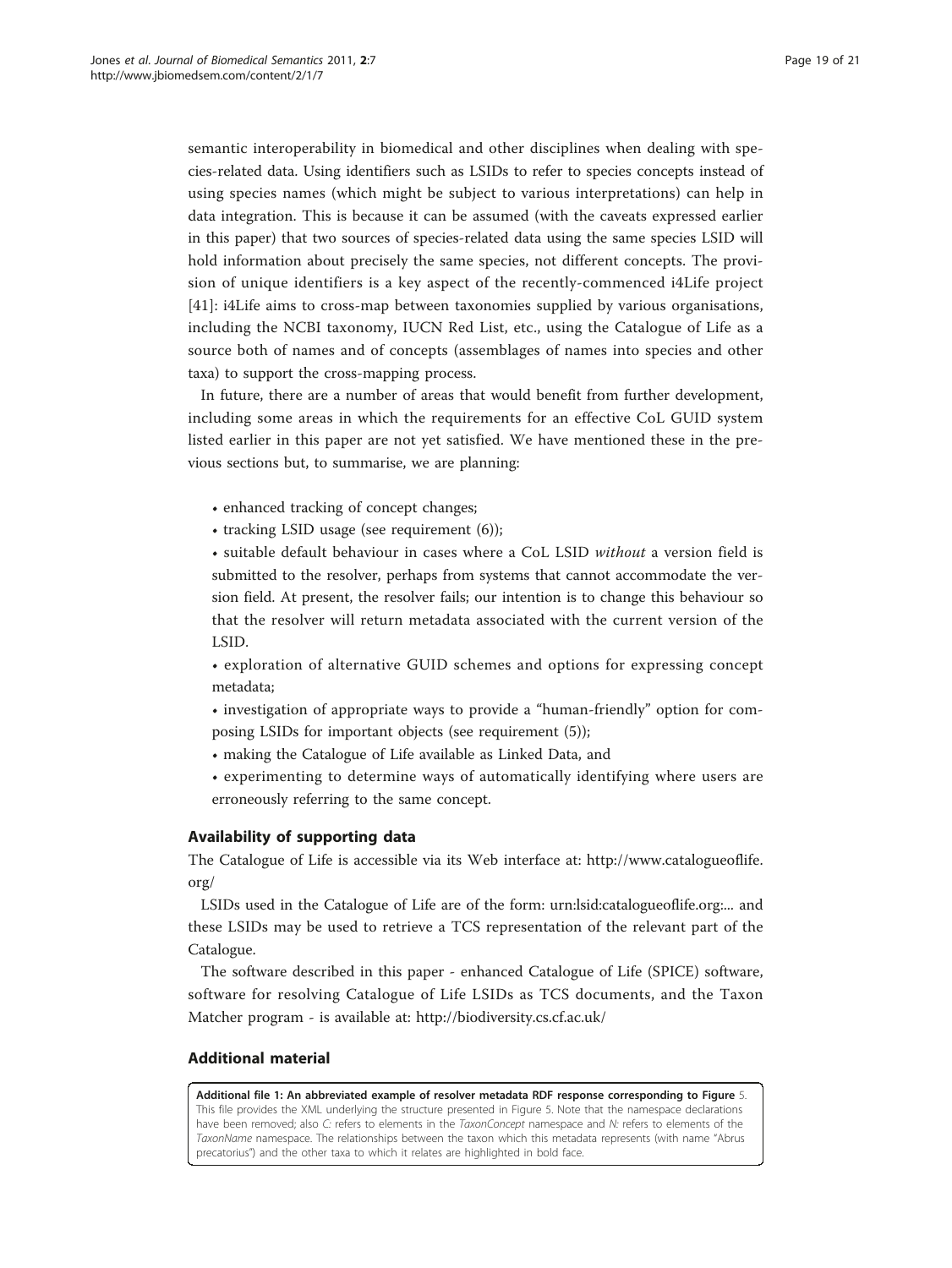<span id="page-19-0"></span>[Additional file 2: A](http://www.biomedcentral.com/content/supplementary/2041-1480-2-7-S2.PDF)n abbreviated example of resolver metadata RDF response corresponding to Figure [6](#page-12-0). This file provides the XML underlying the structure presented in Figure [6](#page-12-0). Note that the namespace declarations have been removed; also C: refers to elements in the TaxonConcept namespace and N: refers to elements of the TaxonName namespace. The key elements that indicate the relationship between the Catalogue of Life taxon which this metadata represents and the source taxon are highlighted in bold face (the IsCongruentTo relationship and the Index Fungorum LSID).

[Additional file 3: A](http://www.biomedcentral.com/content/supplementary/2041-1480-2-7-S3.PDF)n abbreviated experimental LSID-enabled wrapper XML response corresponding to Figure [7](#page-12-0). The extensions to the standard Species 2000 "type #2" response which have been made in order to accommodate LSIDs are highlighted in bold face.

#### Acknowledgements

The initial stages of the work reported in this paper were supported by a GBIF/TDWG TWDG Infrastructure Project grant. Indexing for Life (i4Life) is a European e-Infrastructure project, co-funded by the European Commission's Seventh Framework Programme for Research and Technological Development, in which ACJ and RJW are participants. The current user interface to the Catalogue of Life system was developed by ETI Bioinformatics (Leiden), and the Catalogue content is maintained by Species 2000. An earlier version of some parts of this paper was presented at the BNCOD 2008 workshop "Biodiversity Informatics: challenges in modelling and managing biodiversity knowledge", and can be downloaded from the Workshop Web Site [\[42](#page-20-0)].

A project of the kind reported in this paper inevitably involves discussion with a wide range of colleagues, but we would particularly like to express our appreciation to Prof. Frank Bisby, Dr. Alan Paton, Dr. Guy Cochrane and members of the GBIF LSID-GUID task group for discussions that have helped in forming some of the ideas expressed here, and to Prof. Alun Preece for agreeing to read and comment on a draft of this paper.

We would also like to thank the anonymous reviewers of an earlier version of our paper for their constructive comments and the relevant information that they have provided. The idea of improving the resolver's response in cases where no version is provided was suggested by one of the reviewers.

#### Author details

<sup>1</sup>Cardiff School of Computer Science & Informatics, Cardiff University, Queen's Buildings, 5 The Parade, Cardiff CF24 3AA, UK. <sup>2</sup>Covalent Software Ltd, 3 Hammet Street, Taunton, Somerset TA1 1RZ, UK

#### Authors' contributions

All three authors contributed to the design and approach documented in this paper. ERO implemented the software extending the Catalogue of Life to handle LSIDs and serve TCS data, with some assistance from RJW and ACJ. RJW implemented and maintains the Taxon Matcher program, and ACJ contributed some of the revisions. ACJ performed the CoL growth analysis. ACJ led the writing of the paper, with major contributions from both ERO and RJW. All authors read and approved the final manuscript.

#### Competing interests

The authors declare that they have no competing interests.

Received: 31 January 2011 Accepted: 17 October 2011 Published: 17 October 2011

#### References

- 1. Object Management Group: Life Sciences Identifiers final adopted specification. OMG Document dtc/04-05-01 2004 [\[http://www.omg.org/cgi-bin/doc?dtc/04-05-01\]](http://www.omg.org/cgi-bin/doc?dtc/04-05-01).
- 2. Gerner M, Nenadic G, Bergman C: [LINNAEUS: A species name identification system for biomedical literature.](http://www.ncbi.nlm.nih.gov/pubmed/20149233?dopt=Abstract) BMC Bioinformatics 2010, 11:85.
- 3. Patterson DJ, Remsen D, Marino WA, Norton C: Taxonomic Indexing–[Extending the Role of Taxonomy.](http://www.ncbi.nlm.nih.gov/pubmed/16861205?dopt=Abstract) Systematic Biology 2006, 55(3):367-373.
- 4. Sarkar IN: [Biodiversity informatics: organizing and linking information across the spectrum of life.](http://www.ncbi.nlm.nih.gov/pubmed/17704120?dopt=Abstract) Briefings in Bioinformatics 2007, 8(5):347-357.
- 5. Species 2000-ITIS Catalogue of Life. [\[http://www.catalogueoflife.org/](http://www.catalogueoflife.org/)].
- 6. Jones AC, Xu X, Pittas N, Gray WA, Fiddian NJ, White RJ, Robinson JS, Bisby FA, Brandt SM: SPICE: a flexible architecture for integrating autonomous databases to comprise a distributed catalogue of life. In 11th International Conference on Database and Expert Systems Applications (LNCS 1873). Edited by: Ibrahim M, Küng J, Revell N. Springer Verlag; 2000:981-992.
- 7. The uBio project. [<http://www.ubio.org/>].
- 8. Catalogue of Life Services and Download Documentation. [<http://www.catalogueoflife.org/services/>].
- Global Biodiversity Information Facility (GBIF). [<http://www.gbif.org/>].
- 10. Encyclopedia of Life. [\[http://www.eol.org/\]](http://www.eol.org/).
- 11. Biodiversity Informatics Standards (TDWG). [<http://www.tdwg.org/>].
- 12. Clark T, Martin S, Liefeld T: [Globally distributed object identification for biological knowledgebases.](http://www.ncbi.nlm.nih.gov/pubmed/15153306?dopt=Abstract) Briefings in Bioinformatics 2004, 5:59-70.
- 13. Martin S, Hohman MM, Liefeld T: [The impact of Life Science Identifier on informatics data.](http://www.ncbi.nlm.nih.gov/pubmed/16257380?dopt=Abstract) Drug Discovery Today 2005, 10(22):1566-1572.
- 14. TDWG Taxon Concept Schema (TCS). [<http://www.tdwg.org/standards/117/>].